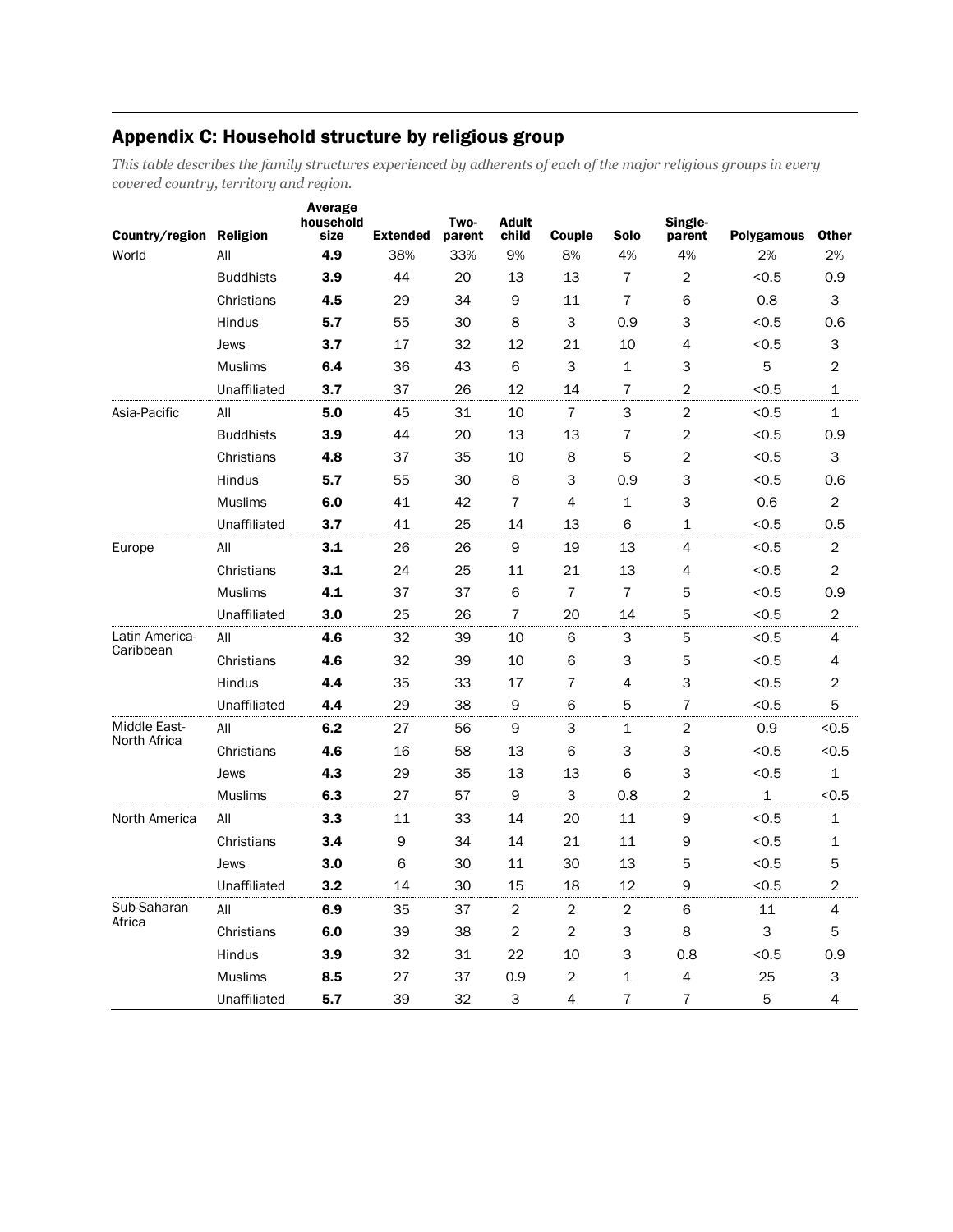| Country/region Religion |                  | <b>Average</b><br>household<br>size | <b>Extended</b> | Two-<br>parent | <b>Adult</b><br>child   | Couple                    | <b>Solo</b>      | Single-<br>parent | <b>Polygamous</b> | <b>Other</b>   |
|-------------------------|------------------|-------------------------------------|-----------------|----------------|-------------------------|---------------------------|------------------|-------------------|-------------------|----------------|
| Afghanistan             | All              | 9.8                                 | 54%             | 39%            | $< 1\%$                 | $< 1\%$                   | $< 1\%$          | $< 1\%$           | 5%                | $< 1\%$        |
|                         | <b>Muslims</b>   | 9.8                                 | 54              | 39             | $\leq$ 1                | $\leq$ 1                  | $<1$             | $\leq$ 1          | 5                 | $\leq$ 1       |
| Albania                 | All              | 4.6                                 | 35              | 35             | 18                      | 8                         | $\boldsymbol{2}$ | $\boldsymbol{2}$  | ${<}1$            | $\leq$ 1       |
|                         | Christians       | 4.5                                 | 30              | 35             | 20                      | 9                         | $\overline{c}$   | 3                 | ${<}1$            | $\leq$ 1       |
|                         | <b>Muslims</b>   | 4.6                                 | 36              | 35             | 17                      | 8                         | $\overline{c}$   | $\overline{2}$    | ${<}1$            | $\leq$ 1       |
| Algeria                 | All              | 6.4                                 | 29              | 54             | 12                      | $\sqrt{2}$                | $<$ 1            | $\overline{2}$    | ${<}1$            | $\leq$ 1       |
|                         | <b>Muslims</b>   | 6.4                                 | 29              | 54             | 12                      | $\boldsymbol{2}$          | $<1$             | $\overline{2}$    | ${<}1$            | $\leq$ 1       |
| Angola                  | All              | 6.4                                 | 44              | 39             | $<$ 1                   | $\overline{2}$            | $\overline{c}$   | 10                | $\leq$ 1          | $\overline{c}$ |
|                         | Christians       | 6.5                                 | 45              | 38             | $<$ 1                   | 2                         | $\overline{c}$   | 10                | ${<}1$            | 2              |
|                         | Unaffiliated     | 5.8                                 | 36              | 43             | $\boldsymbol{2}$        | 3                         | 4                | 9                 | ${<}1$            | $\overline{c}$ |
| Armenia                 | All              | 5.0                                 | 55              | 19             | 16                      | $\overline{4}$            | 3                | $\overline{c}$    | ${<}1$            | $\overline{c}$ |
|                         | Christians       | 5.0                                 | 55              | 19             | 16                      | З                         | З                | $\sqrt{2}$        | ${<}1$            | 2              |
|                         | Unaffiliated     | 4.4                                 | 47              | 19             | 18                      | $\overline{7}$            | 6                | $\overline{2}$    | $<$ 1             | 2              |
| Austria                 | All              | 3.0                                 | 16              | 32             | 7                       | 22                        | 17               | 3                 | ${<}1$            | 3              |
|                         | Christians       | 2.9                                 | 13              | 32             | 8                       | 26                        | 16               | 3                 | ${<}1$            | 3              |
|                         | Unaffiliated     | 2.6                                 | 14              | 28             | 6                       | 21                        | 24               | 4                 | ${<}1$            | 4              |
| Bangladesh              | All              | 5.4                                 | 38              | 44             | 3                       | $\ensuremath{\mathsf{3}}$ | $<1$             | $\sqrt{5}$        | ${<}1$            | 6              |
|                         | <b>Buddhists</b> | 5.2                                 | 35              | 46             | 5                       | З                         | ~1               | 3                 | $\mathbf{1}$      | 6              |
|                         | Christians       | 5.1                                 | 35              | 40             | 5                       | 4                         | 1                | 4                 | ${<}1$            | 9              |
|                         | Hindus           | 5.3                                 | 44              | 38             | 5                       | З                         | $<1$             | 3                 | $\mathbf{1}$      | 5              |
|                         | Muslims          | 5.4                                 | 37              | 44             | 3                       | 3                         | $<1$             | 5                 | $<$ 1             | 6              |
| <b>Barbados</b>         | All              | 3.9                                 | 35              | 17             | 15                      | $\overline{7}$            | 9                | 8                 | ${<}1$            | $\mathsf 9$    |
|                         | Christians       | 4.0                                 | 34              | 17             | 16                      | 8                         | 8                | $\overline{7}$    | ${<}1$            | 10             |
|                         | Unaffiliated     | 3.9                                 | 36              | 16             | 11                      | 5                         | 13               | 11                | $\leq$ 1          | 8              |
| Belgium                 | All              | 3.1                                 | 19              | 30             | 9                       | 23                        | 15               | $\overline{4}$    | ${<}1$            | $\leq$ 1       |
|                         | Christians       | 2.9                                 | 12              | 28             | 9                       | 26                        | 20               | 5                 | ${<}1$            | $\leq$ 1       |
|                         | <b>Muslims</b>   | 4.0                                 | 27              | 50             | 4                       | 5                         | 12               | $\overline{4}$    | $\leq$ 1          | $\leq$ 1       |
|                         | Unaffiliated     | 3.0                                 | 22              | 28             | 10                      | 23                        | 13               | 4                 | $\leq$ 1          | 1              |
| <b>Belize</b>           | All              | 5.2                                 | 32              | 41             | 6                       | 5                         | 5                | $\mathsf 9$       | $<$ 1             | 3              |
|                         | Christians       | 5.2                                 | 33              | 39             | 6                       | 5                         | 4                | 9                 | ${<}1$            | 3              |
|                         | Unaffiliated     | 4.8                                 | 26              | 42             | $\overline{4}$          | $\overline{7}$            | $\overline{7}$   | $\mathsf 9$       | ${<}1$            | 6              |
| Benin                   | All              | 8.9                                 | 39              | 31             | 1                       | $\mathbf 1$               | $\overline{c}$   | $\sqrt{7}$        | 9                 | 8              |
|                         | Christians       | 7.6                                 | 36              | 36             | $\overline{c}$          | $\mathbf 1$               | $\overline{c}$   | 8                 | 6                 | 8              |
|                         | <b>Muslims</b>   | 11.8                                | 48              | 24             | ${<}1$                  | ${<}1$                    | ${<}1$           | 3                 | 12                | 11             |
|                         | Unaffiliated     | 8.6                                 | 40              | 30             | $\mathbf{1}$            | $\mathbf 1$               | 3                | $\overline{7}$    | 9                 | $\mathsf 9$    |
| Botswana                | All              | 5.7                                 | 58              | 11             | $\overline{c}$          | $\overline{4}$            | $\bf 8$          | $\mathsf 6$       | ${<}1$            | $11\,$         |
|                         | Christians       | 5.6                                 | 58              | 11             | $\overline{c}$          | 3                         | $\overline{7}$   | $\overline{7}$    | ${<}1$            | 10             |
|                         | Hindus           | 3.7                                 | 27              | 40             | 6                       | 9                         | $\bf 7$          | ${<}1$            | ${<}1$            | 11             |
|                         | <b>Muslims</b>   | 5.0                                 | 39              | 30             | $\mathbf 1$             | 4                         | $\overline{7}$   | 5                 | ${<}1$            | 13             |
|                         | Unaffiliated     | 5.9                                 | 59              | 10             | $\overline{\mathbf{c}}$ | 4                         | 9                | $\overline{4}$    | ${<}1$            | $12\,$         |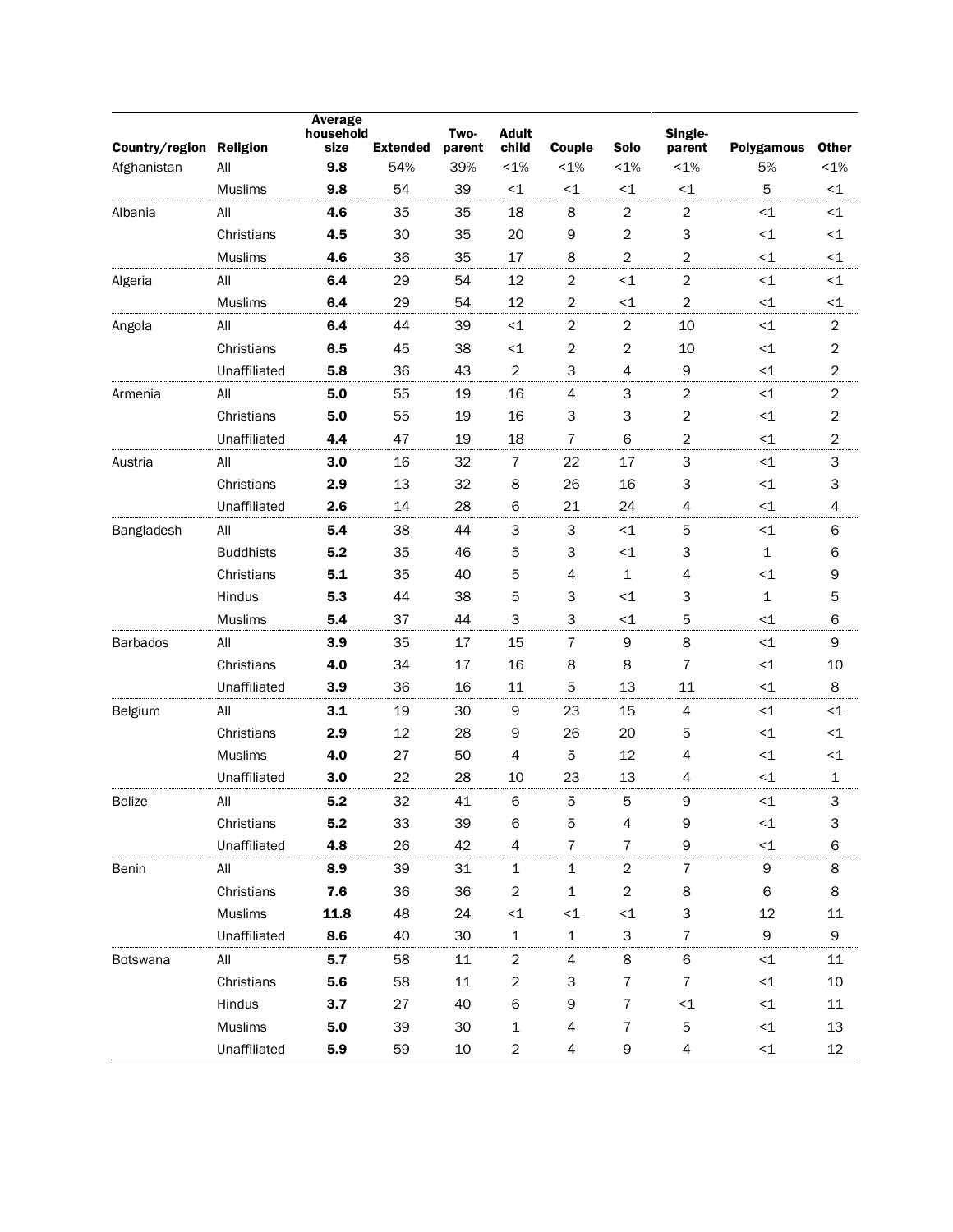| Country/region Religion<br><b>Brazil</b> | All              | <b>Average</b><br>household<br>size<br>4.2 | <b>Extended</b><br>28% | Two-<br>parent<br>39% | <b>Adult</b><br>child<br>12% | Couple<br>8%     | <b>Solo</b><br>4%       | Single-<br>parent<br>5% | Polygamous<br>$< 1\%$ | <b>Other</b>   |
|------------------------------------------|------------------|--------------------------------------------|------------------------|-----------------------|------------------------------|------------------|-------------------------|-------------------------|-----------------------|----------------|
|                                          | <b>Buddhists</b> | 3.6                                        | 30                     | 23                    | 18                           | 12               | $\overline{7}$          |                         | $<$ 1                 | 3%             |
|                                          |                  | 4.2                                        | 28                     | 40                    | 12                           | 8                |                         | 5                       | ${<}1$                | 5<br>3         |
|                                          | Christians       |                                            |                        |                       |                              |                  | З                       | 5<br>3                  |                       |                |
|                                          | Jews             | 3.4                                        | 12                     | 32                    | 19                           | 15               | 9                       |                         | ${<}1$                | 10             |
|                                          | <b>Muslims</b>   | 4.0                                        | 23                     | 42                    | 14                           | 8                | 5                       | 3                       | ${<}1$                | 4              |
|                                          | Unaffiliated     | 4.1                                        | 28                     | 37                    | 10                           | 8                | 5                       | $\overline{7}$          | ${<}1$                | 4              |
| <b>Bulgaria</b>                          | All              | 3.2                                        | 38                     | 22                    | 9                            | 17               | 12                      | $\overline{2}$          | ${<}1$                | $\leq$ 1       |
|                                          | Christians       | 3.1                                        | 36                     | 20                    | 11                           | 19               | 12                      | $\overline{2}$          | $\leq$ 1              | $\leq$ 1       |
|                                          | <b>Muslims</b>   | 3.7                                        | 49                     | 19                    | 6                            | 14               | 10                      | $\sqrt{2}$              | ${<}1$                | $\leq$ 1       |
|                                          | Unaffiliated     | 3.2                                        | 37                     | 29                    | 8                            | 13               | 11                      | $\overline{2}$          | ${<}1$                | $\leq$ 1       |
| <b>Burkina Faso</b>                      | All              | 7.8                                        | 19                     | 34                    | ~1                           | $\boldsymbol{2}$ | $\mathbf{1}$            | 3                       | 36                    | 5              |
|                                          | Christians       | 7.2                                        | 27                     | 35                    | $\leq$ 1                     | 1                | 1                       | 3                       | 24                    | 7              |
|                                          | <b>Muslims</b>   | 8.0                                        | 16                     | 33                    | $\leq$ 1                     | $\overline{c}$   | 1                       | 3                       | 40                    | 4              |
| Burundi                                  | All              | 6.0                                        | 22                     | 53                    | $\boldsymbol{2}$             | $\mathbf 1$      | $\mathbf 1$             | 10                      | ${<}1$                | 10             |
|                                          | Christians       | 6.0                                        | 22                     | 54                    | $\boldsymbol{2}$             | 1                | 1                       | 10                      | ${<}1$                | 10             |
|                                          | <b>Muslims</b>   | 6.2                                        | 32                     | 38                    | ~1                           | 1                | $\overline{\mathbf{c}}$ | 8                       | $\mathbf{1}$          | 17             |
|                                          | Unaffiliated     | 5.5                                        | 16                     | 63                    | $\mathbf 1$                  | $\overline{c}$   | $\overline{c}$          | 14                      | $<$ 1                 | 3              |
| Cambodia                                 | All              | 5.5                                        | 49                     | 39                    | 5                            | $\boldsymbol{2}$ | $<1$                    | 3                       | ${<}1$                | $\mathbf 2$    |
|                                          | <b>Buddhists</b> | 5.5                                        | 49                     | 39                    | 5                            | $\boldsymbol{2}$ | $<1$                    | 3                       | ${<}1$                | $\overline{c}$ |
|                                          | <b>Muslims</b>   | 6.0                                        | 55                     | 37                    | 4                            | $<$ 1            | ${<}1$                  | $\sqrt{2}$              | $\leq$ 1              | $\leq$ 1       |
| Cameroon                                 | All              | 6.8                                        | 41                     | 30                    | $\mathbf 1$                  | $\sqrt{2}$       | 4                       | $\,$ 6                  | 13                    | 3              |
|                                          | Christians       | 6.4                                        | 47                     | 28                    | $\mathbf 1$                  | $\boldsymbol{2}$ | 5                       | 6                       | $\overline{7}$        | 4              |
|                                          | <b>Muslims</b>   | 7.8                                        | 29                     | 33                    | $<$ 1                        | $\boldsymbol{2}$ | 3                       | 4                       | 26                    | 2              |
|                                          | Unaffiliated     | 6.8                                        | 33                     | 34                    | $\mathbf 1$                  | $<$ 1            | 5                       | 3                       | 19                    | 3              |
| Canada                                   | All              | 3.2                                        | 9                      | 33                    | 14                           | 20               | 11                      | $\,$ 6                  | ${<}1$                | 7              |
|                                          | <b>Buddhists</b> | 3.9                                        | 23                     | 27                    | 19                           | 10               | $\overline{7}$          | 5                       | ${<}1$                | 9              |
|                                          | Christians       | 3.2                                        | 8                      | 32                    | 14                           | 23               | 12                      | 5                       | ${<}1$                | 6              |
|                                          | Hindus           | 4.3                                        | 28                     | 38                    | 15                           | 8                | 3                       | $\overline{2}$          | ${<}1$                | 6              |
|                                          | Jews             | 3.4                                        | $\overline{4}$         | 36                    | 16                           | 20               | 13                      | 3                       | ${<}1$                | 7              |
|                                          | <b>Muslims</b>   | 4.4                                        | 16                     | 52                    | 11                           | 6                | 4                       | 6                       | ${<}1$                | 5              |
|                                          | Unaffiliated     | 3.1                                        | 8                      | 32                    | 12                           | 18               | $12\,$                  | $\overline{7}$          | ${<}1$                | 11             |
| Central African                          | All              | 6.5                                        | 41                     | 38                    | ${ <}1 \,$                   | 3                | $\sqrt{2}$              | $\mathsf 6$             | 8                     | $\mathbf{1}$   |
| Republic                                 | Christians       | 6.5                                        | 41                     | 39                    | ${ <}1 \,$                   | $\mathbf{2}$     | $\overline{c}$          | 6                       | $\overline{7}$        | $\mathbf{1}$   |
|                                          | <b>Muslims</b>   | 6.5                                        | 37                     | 33                    | ${<}1$                       | 3                | 3                       | 8                       | 13                    | $\overline{c}$ |
| Chad                                     | All              | 7.9                                        | 29                     | 44                    | ${<}1$                       | $\mathbf 1$      | $\mathbf 1$             | $\sqrt{7}$              | 15                    | 1              |
|                                          | Christians       | 8.1                                        | 32                     | 36                    | ${<}1$                       | $\mathbf 1$      | $\overline{\mathbf{c}}$ | 6                       | 21                    | 2              |
|                                          | <b>Muslims</b>   | 7.6                                        | 28                     | 50                    | ${ <}1 \,$                   | $\mathbf 1$      | ${<}1$                  | 8                       | $10\,$                | $\mathbf 1$    |
|                                          | Unaffiliated     | 9.2                                        | 17                     | 36                    | ${ <}1 \,$                   | $\leq$ 1         | $\mathbf 1$             | 4                       | 40                    | $\leq$ 1       |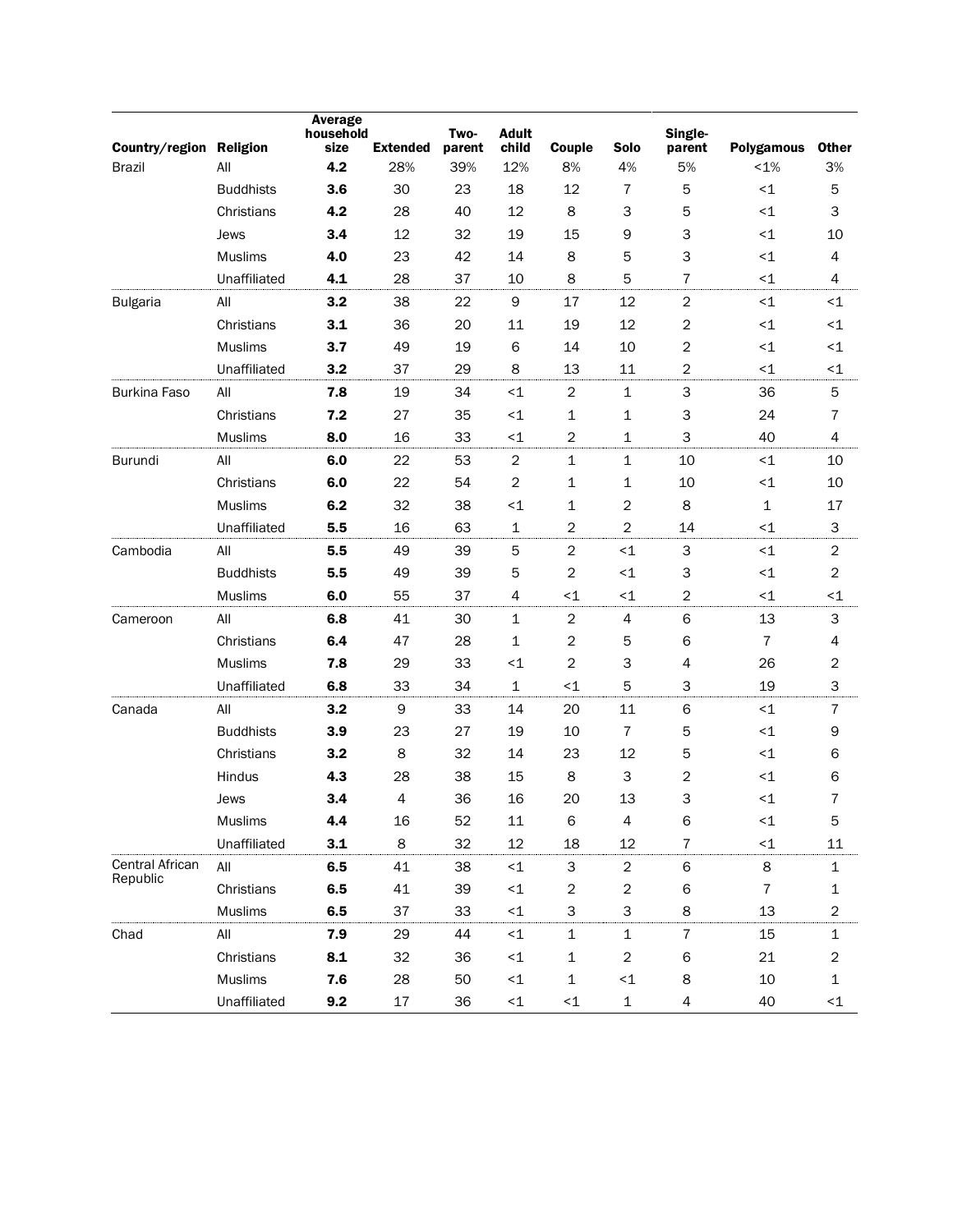| Country/region Religion  |                  | <b>Average</b><br>household<br>size | <b>Extended</b> | Two-<br>parent | <b>Adult</b><br>child | Couple         | <b>Solo</b>      | Single-<br>parent       | <b>Polygamous</b> | <b>Other</b>   |
|--------------------------|------------------|-------------------------------------|-----------------|----------------|-----------------------|----------------|------------------|-------------------------|-------------------|----------------|
| China                    | All              | 3.8                                 | 44%             | 23%            | 14%                   | 12%            | 5%               | $< 1\%$                 | $< 1\%$           | $< 1\%$        |
|                          | <b>Buddhists</b> | 3.8                                 | 45              | 19             | 14                    | 14             | 6                | $\overline{c}$          | ~1                | $\leq$ 1       |
|                          | Christians       | 4.0                                 | 46              | 15             | 13                    | 16             | 8                | $<1$                    | ${<}1$            | $\mathbf{1}$   |
|                          | <b>Muslims</b>   | 4.5                                 | 42              | 36             | 9                     | 10             | $\overline{c}$   | $\overline{2}$          | ${<}1$            | $\leq$ 1       |
|                          | Unaffiliated     | 3.8                                 | 44              | 23             | 14                    | 13             | 5                | $\leq$ 1                | ${<}1$            | $\leq$ 1       |
| Comoros                  | All              | 6.9                                 | 43              | 36             | $\overline{2}$        | 2              | ~1               | 6                       | $<$ 1             | 10             |
|                          | <b>Muslims</b>   | 6.9                                 | 43              | 36             | $\overline{c}$        | $\overline{c}$ | $<1$             | 6                       | ~1                | 10             |
| Costa Rica               | All              | 4.5                                 | 32              | 36             | 13                    | 5              | $\boldsymbol{2}$ | $\overline{7}$          | ${<}1$            | 4              |
|                          | Christians       | 4.4                                 | 32              | 36             | 13                    | 5              | $\overline{c}$   | $\overline{7}$          | $<$ 1             | 4              |
|                          | Unaffiliated     | 4.5                                 | 33              | 38             | 9                     | 5              | $\overline{c}$   | 8                       | ${<}1$            | 5              |
| Croatia                  | All              | 3.6                                 | 40              | 22             | 14                    | 14             | $\mathsf 9$      | $\overline{2}$          | ${<}1$            | $\leq$ 1       |
|                          | Christians       | 3.7                                 | 39              | 23             | 15                    | 13             | 8                | 1                       | ${<}1$            | <1             |
|                          | Unaffiliated     | 3.3                                 | 42              | 17             | 14                    | 15             | 10               | 2                       | ${<}1$            | <1             |
| Cyprus                   | All              | 3.4                                 | 30              | 28             | 12                    | 20             | 8                | 3                       | ${<}1$            | <1             |
|                          | Christians       | 3.4                                 | 29              | 28             | 12                    | 20             | $\overline{7}$   | 3                       | ${<}1$            | $\leq$ 1       |
| Czech Republic           | All              | 3.0                                 | 27              | 25             | 9                     | 25             | 12               | 1                       | ${<}1$            | $\overline{c}$ |
|                          | Christians       | 3.1                                 | 19              | 27             | 11                    | 26             | 13               | $<1$                    | ${<}1$            | 3              |
|                          | Unaffiliated     | 3.0                                 | 29              | 25             | 8                     | 24             | 11               | $\mathbf{1}$            | ${<}1$            | 1              |
| Democratic               | All              | 6.9                                 | 46              | 37             | ${<}1$                | $\sqrt{2}$     | $\mathbf 1$      | 8                       | $\boldsymbol{2}$  | 3              |
| Republic of the<br>Congo | Christians       | 6.9                                 | 47              | 37             | ${<}1$                | $\mathbf 2$    | $\mathbf{1}$     | 8                       | $\overline{c}$    | 3              |
|                          | <b>Muslims</b>   | 7.3                                 | 34              | 34             | $\leq$ 1              | $\mathbf 2$    | $\overline{c}$   | 5                       | 12                | 9              |
|                          | Unaffiliated     | 6.5                                 | 34              | 45             | $\leq$ 1              | $\overline{2}$ | 1                | 9                       | $\overline{2}$    | 5              |
| Denmark                  | All              | 2.7                                 | 15              | 27             | 3                     | 26             | 23               | 6                       | ~1                | $<$ 1          |
|                          | Christians       | 2.6                                 | 10              | 28             | З                     | 29             | 25               | 5                       | ${<}1$            | $\leq$ 1       |
|                          | Unaffiliated     | 2.7                                 | 19              | 27             | 3                     | 24             | 21               | 6                       | ${<}1$            | $\leq$ 1       |
| Dominican<br>Republic    | All              | 4.3                                 | 34              | 35             | 9                     | 6              | 5                | $\mathsf 9$             | ~1                | 3              |
|                          | Christians       | 4.3                                 | 36              | 33             | 9                     | 6              | 5                | 8                       | ${<}1$            | 3              |
|                          | Unaffiliated     | 4.4                                 | 27              | 44             | 5                     | 5              | 6                | 10                      | $\leq$ 1          | 4              |
| Egypt                    | All              | 5.1                                 | 18              | 63             | 9                     | 5              | $\mathbf{1}$     | 3                       | $<$ 1             | $<$ 1          |
|                          | Christians       | 4.6                                 | 15              | 59             | 13                    | 6              | 3                | 4                       | ${ <}1 \,$        | ${<}1$         |
|                          | Muslims          | 5.1                                 | 18              | 63             | 9                     | 5              | $\mathbf 1$      | 3                       | $\leq$ 1          | $\leq$ 1       |
| El Salvador              | All              | 4.9                                 | 40              | 36             | 8                     | 4              | $\overline{c}$   | 6                       | ${<}1$            | 5              |
|                          | Christians       | 4.9                                 | 41              | 34             | 9                     | 4              | $\overline{c}$   | 6                       | ${ <}1 \,$        | 5              |
|                          | Unaffiliated     | 4.7                                 | 32              | 47             | 5                     | 3              | $\overline{c}$   | $\bf 7$                 | ${<}1$            | 5              |
| Estonia                  | All              | 2.9                                 | 18              | 33             | 6                     | 20             | 16               | 5                       | ${ <}1 \,$        | $\mathbf{1}$   |
|                          | Christians       | 2.8                                 | 14              | 36             | 8                     | 21             | $17\,$           | $\overline{\mathbf{c}}$ | ${ <}1 \,$        | $\leq$ 1       |
|                          | Unaffiliated     | 3.0                                 | 20              | 32             | 5                     | 20             | 16               | 5                       | $\leq$ 1          | $\overline{c}$ |
| Ethiopia                 | All              | 5.8                                 | 29              | 52             | $\overline{c}$        | $\overline{c}$ | $\overline{c}$   | $\bf 8$                 | ${<}1$            | 5              |
|                          | Christians       | 5.6                                 | 29              | 51             | 3                     | 2              | $\overline{c}$   | 7                       | ${ <}1 \,$        | 6              |
|                          | Muslims          | 6.3                                 | 29              | 53             | $\overline{c}$        | $\overline{c}$ | ${<}1$           | 9                       | ${<}1$            | 4              |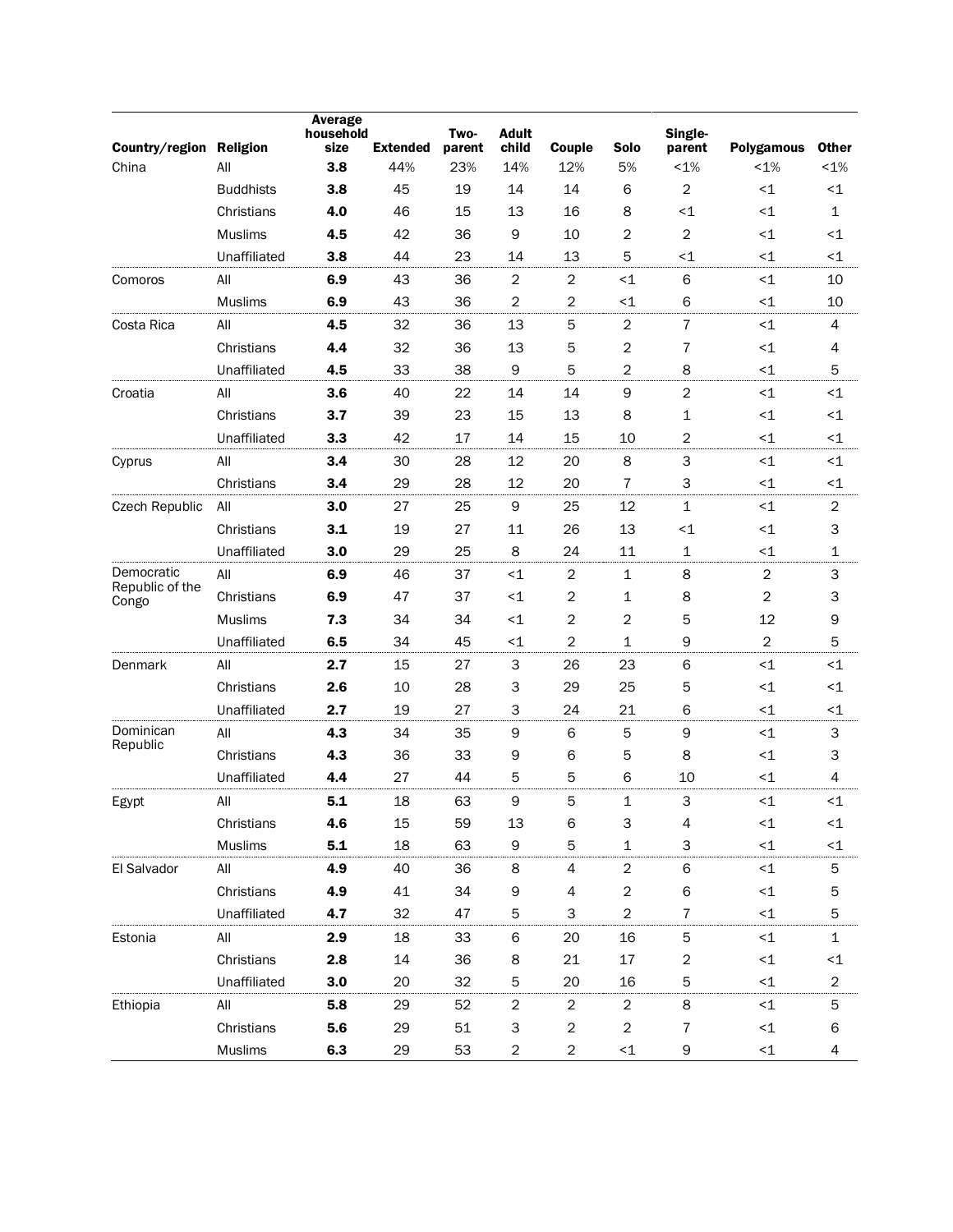| Country/region Religion |                | Average<br>household<br>size | <b>Extended</b> | Two-<br>parent | <b>Adult</b><br>child | Couple                   | <b>Solo</b>                   | Single-<br>parent | <b>Polygamous</b> | <b>Other</b>            |
|-------------------------|----------------|------------------------------|-----------------|----------------|-----------------------|--------------------------|-------------------------------|-------------------|-------------------|-------------------------|
| Finland                 | All            | 2.8                          | 12%             | 29%            | 3%                    | 31%                      | 20%                           | 5%                | $< 1\%$           | $< 1\%$                 |
|                         | Christians     | 2.8                          | 11              | 29             | 4                     | 31                       | 20                            | 6                 | ${<}1$            | $\leq$ 1                |
|                         | Unaffiliated   | 2.6                          | 11              | 29             | 3                     | 31                       | 21                            | 5                 | $\leq$ 1          | $\leq$ 1                |
| France                  | All            | 3.0                          | 17              | 30             | 6                     | 24                       | 16                            | 6                 | ${<}1$            | $\leq$ 1                |
|                         | Christians     | 2.7                          | 12              | 26             | 7                     | 31                       | 19                            | 4                 | ${<}\mathbf{1}$   | $\leq$ 1                |
|                         | Unaffiliated   | 3.0                          | 20              | 31             | 5                     | 20                       | 15                            | 8                 | $\leq$ 1          | $\leq$ 1                |
| Gabon                   | All            | 6.5                          | 56              | 20             | 1                     | 3                        | $\sqrt{5}$                    | 5                 | $\sqrt{2}$        | 6                       |
|                         | Christians     | 6.8                          | 60              | 19             | 1                     | 3                        | $\overline{4}$                | 5                 | $\mathbf 1$       | 6                       |
|                         | <b>Muslims</b> | 4.2                          | 22              | 42             | 2                     | 7                        | 16                            | 3                 | 3                 | 6                       |
|                         | Unaffiliated   | 6.8                          | 56              | 17             | ${<}1$                | 4                        | 5                             | 5                 | $\overline{c}$    | 10                      |
| Gambia                  | All            | 13.8                         | 45              | 14             | ${<}1$                | ${<}1$                   | $\leq$ 1                      | $\overline{c}$    | 30                | $\overline{7}$          |
|                         | Christians     | 10.3                         | 55              | 14             | 3                     | $\mathbf 2$              | $\overline{4}$                | 3                 | 12                | 7                       |
|                         | <b>Muslims</b> | 13.9                         | 45              | 14             | $\leq$ 1              | $\leq$ 1                 | $\leq$ 1                      | 2                 | 30                | 7                       |
| Germany                 | All            | 2.7                          | 17              | 22             | 6                     | 29                       | 20                            | 3                 | ${<}1$            | 3                       |
|                         | Christians     | 2.7                          | 15              | 20             | 7                     | 32                       | 19                            | 4                 | ${<}1$            | 3                       |
|                         | Unaffiliated   | 2.5                          | 17              | 21             | 5                     | 28                       | 22                            | 3                 | $<$ 1             | 3                       |
| Ghana                   | All            | 6.6                          | 48              | 26             | $\boldsymbol{2}$      | $\boldsymbol{2}$         | 4                             | 8                 | ${<}1$            | 10                      |
|                         | Christians     | 6.0                          | 45              | 27             | 2                     | $\mathbf 2$              | 4                             | 9                 | ${<}1$            | 10                      |
|                         | Muslims        | 8.9                          | 55              | 24             | 1                     | 1                        | $\overline{2}$                | 5                 | $\leq$ 1          | 11                      |
|                         | Unaffiliated   | 5.8                          | 43              | 26             | 2                     | З                        | 8                             | 8                 | ${<}1$            | 10                      |
| Greece                  | All            | 3.3                          | 27              | 29             | 14                    | 17                       | 10                            | $\overline{2}$    | ${<}1$            | $\leq$ 1                |
|                         | Christians     | 3.3                          | 27              | 27             | 15                    | 18                       | 10                            | $\overline{c}$    | ${<}1$            | $\leq$ 1                |
|                         | Unaffiliated   | 3.1                          | 27              | 33             | 11                    | 13                       | 13                            | 3                 | $\leq$ 1          | $\leq$ 1                |
| Guatemala               | All            | 6.1                          | 40              | 39             | 5                     | $\boldsymbol{2}$         | ${<}1$                        | $\overline{7}$    | ${<}1$            | 6                       |
|                         | Christians     | 6.1                          | 40              | 39             | 5                     | $\boldsymbol{2}$         | $\leq$ 1                      | $\overline{7}$    | ${<}1$            | 6                       |
|                         | Unaffiliated   | 5.6                          | 38              | 39             | 5                     | $\overline{c}$           | $\overline{2}$                | 8                 | $<$ 1             | $\overline{7}$          |
| Guinea                  | All            | 8.0                          | 37              | 28             | $\leq$ 1              | 1                        | $\leq$ 1                      | 3                 | 26                | 3                       |
|                         | Christians     | 7.5                          | 53              | 30             | 1                     | $\leq$ 1                 | $\leq$ 1                      | 3                 | 10                | 1                       |
|                         | <b>Muslims</b> | 8.1                          | 34              | 27             | $<$ 1                 | 1                        | $\leq$ 1                      | 3                 | 29                | 3                       |
| Guinea-Bissau           | All            | 9.8                          | 60              | 12             | ${ <}1 \,$            | ${<}1$                   | ${ <}1 \,$                    | $\overline{c}$    | 23                | 2                       |
|                         | Christians     | 8.8                          | 74              | 10             | ${<}1$                | ${<}1$                   | ${<}1$                        | $\boldsymbol{2}$  | $10$              | 3                       |
|                         | <b>Muslims</b> | 10.8                         | 52              | 14             | ${<}1$                | ${<}1$                   | ${ < \mathrel{{\mathsf{1}}}}$ | $\mathbf 1$       | 30                | $\overline{\mathbf{c}}$ |
|                         | Unaffiliated   | 8.0                          | 56              | 17             | $\leq$ 1              | $\mathbf{1}$             | $\leq$ 1                      | $\overline{2}$    | 22                | ${<}1$                  |
| Guyana                  | All            | 5.0                          | 39              | 36             | 8                     | 5                        | 3                             | $\bf 7$           | ${<}1$            | 3                       |
|                         | Christians     | 5.3                          | 40              | 34             | $\overline{7}$        | 4                        | 3                             | 8                 | ${<}1$            | 4                       |
|                         | Hindus         | 4.3                          | 35              | 38             | 10                    | $\overline{\mathcal{I}}$ | 4                             | 4                 | ${<}1$            | $\boldsymbol{2}$        |
|                         | <b>Muslims</b> | 4.6                          | 37              | 42             | 9                     | 6                        | 2                             | 3                 | ${<}1$            | $\leq$ 1                |
| Haiti                   | All            | 5.6                          | 53              | 23             | 3                     | $\boldsymbol{2}$         | $\overline{c}$                | 8                 | ${<}1$            | 9                       |
|                         | Christians     | 5.6                          | 53              | 23             | 3                     | $\overline{\mathbf{c}}$  | $\overline{c}$                | 8                 | ${<}1$            | 9                       |
|                         | Unaffiliated   | $5.2$                        | 50              | 26             | 4                     | 3                        | 3                             | $\overline{7}$    | ${<}1$            | 8                       |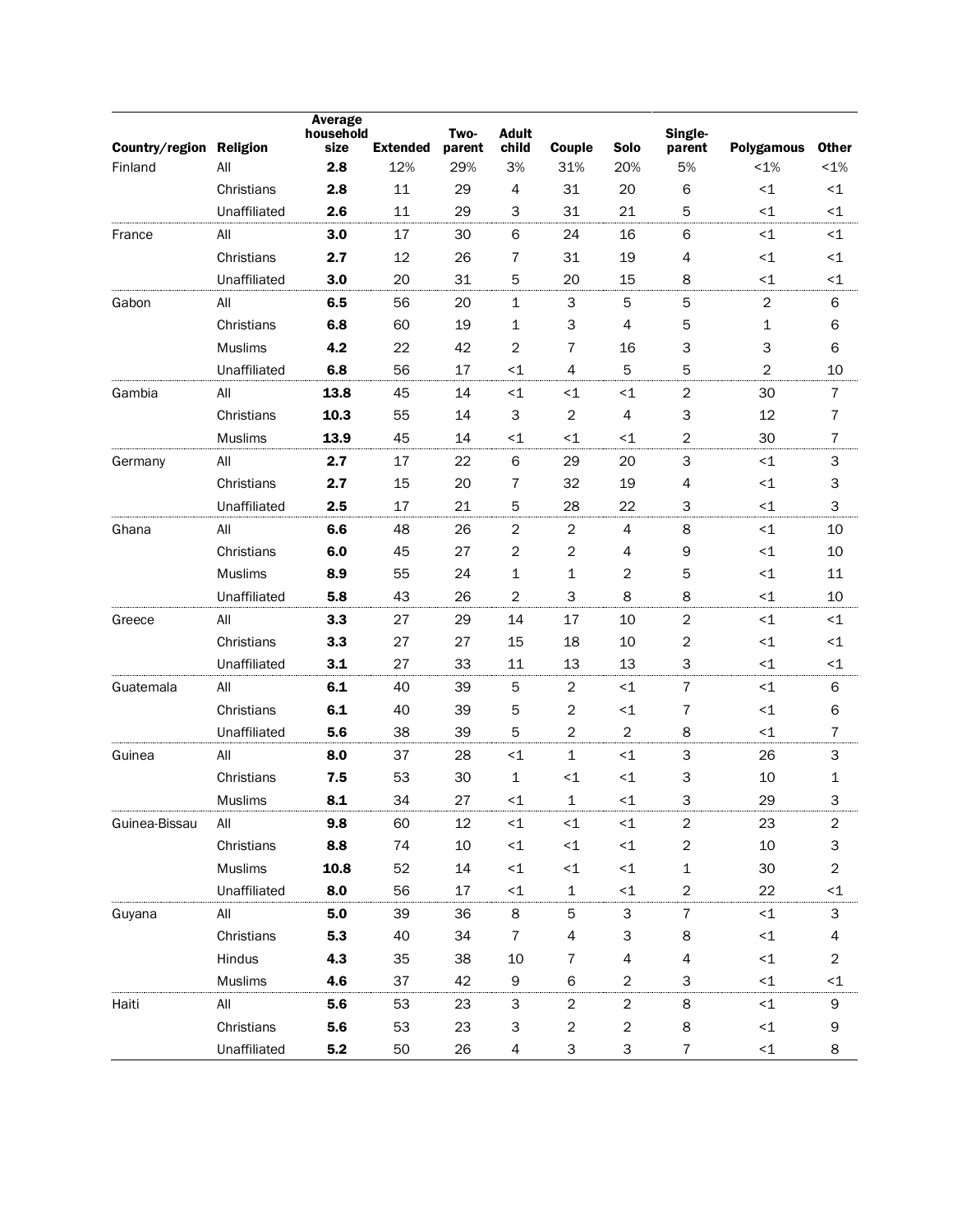| Country/region Religion |                  | Average<br>household<br>size | <b>Extended</b> | Two-<br>parent | <b>Adult</b><br>child | Couple                  | <b>Solo</b>    | Single-<br>parent         | Polygamous                | <b>Other</b>   |
|-------------------------|------------------|------------------------------|-----------------|----------------|-----------------------|-------------------------|----------------|---------------------------|---------------------------|----------------|
| Honduras                | All              | 5.7                          | 41%             | 34%            | 4%                    | 2%                      | 1%             | 6%                        | $< 1\%$                   | 12%            |
|                         | Christians       | 5.8                          | 41              | 34             | 4                     | $\mathbf 2$             | 1              | 6                         | ${<}1$                    | 12             |
|                         | Unaffiliated     | 5.3                          | 37              | 36             | 4                     | 3                       | $\overline{c}$ | $\overline{7}$            | ${<}1$                    | 11             |
| Hungary                 | All              | 3.1                          | 27              | 28             | 8                     | 21                      | 14             | 3                         | ${<}1$                    | $\leq 1$       |
|                         | Christians       | 3.3                          | 24              | 28             | 10                    | 21                      | 14             | 2                         | ${<}1$                    | $\leq$ 1       |
|                         | Unaffiliated     | 3.0                          | 29              | 27             | 6                     | 21                      | 14             | 3                         | ${<}1$                    | $\leq$ 1       |
| Iceland                 | All              | 3.3                          | 17              | 38             | 6                     | 17                      | 12             | 5                         | ${<}1$                    | 5              |
|                         | Christians       | 3.3                          | 11              | 39             | 9                     | 23                      | 12             | 4                         | ${<}1$                    | 3              |
|                         | Unaffiliated     | 3.3                          | 21              | 36             | 4                     | 14                      | 13             | 5                         | $\leq$ 1                  | 7              |
| India                   | All              | 5.8                          | 54              | 31             | 8                     | 3                       | ~1             | 3                         | ${<}1$                    | $<1$           |
|                         | <b>Buddhists</b> | 5.4                          | 55              | 30             | 9                     | З                       | $\mathbf 1$    | 1                         | ${<}1$                    | $\leq$ 1       |
|                         | Christians       | 4.9                          | 44              | 33             | 13                    | 5                       | 1              | 3                         | ${<}1$                    | $\leq$ 1       |
|                         | Hindus           | 5.7                          | 55              | 30             | 8                     | З                       | $<1$           | 3                         | ${<}1$                    | $\leq$ 1       |
|                         | <b>Muslims</b>   | 6.5                          | 51              | 37             | 5                     | 2                       | $<1$           | 4                         | ${<}1$                    | $\leq$ 1       |
|                         | Unaffiliated     | 5.4                          | 50              | 33             | 5                     | 4                       | $\mathbf 2$    | 3                         | $<$ 1                     | 3              |
| Indonesia               | All              | 4.7                          | 33              | 48             | 7                     | 5                       | $\mathbf 2$    | 3                         | ${<}1$                    | 3              |
|                         | <b>Buddhists</b> | 5.0                          | 33              | 34             | 15                    | $\overline{4}$          | $\overline{c}$ | $\sqrt{2}$                | ${<}1$                    | 10             |
|                         | Christians       | 5.2                          | 33              | 46             | $\overline{7}$        | 4                       | $\overline{c}$ | 3                         | ${<}1$                    | 5              |
|                         | Hindus           | 4.7                          | 41              | 40             | $\overline{7}$        | 5                       | $\overline{2}$ | 1                         | ${<}1$                    | 3              |
|                         | <b>Muslims</b>   | 4.6                          | 32              | 48             | $\overline{7}$        | 5                       | 2              | 3                         | $<$ 1                     | 3              |
| Iran                    | All              | 4.1                          | 8               | 59             | 18                    | 8                       | $\overline{c}$ | $\mathsf 3$               | ${<}1$                    | $\leq 1$       |
|                         | <b>Muslims</b>   | 4.1                          | 8               | 59             | 18                    | 8                       | $\overline{2}$ | 3                         | ${<}1$                    | $\leq$ 1       |
| Iraq                    | All              | 7.7                          | 40              | 51             | 4                     | $\mathbf 1$             | $<1$           | $\overline{c}$            | $\overline{2}$            | $\leq 1$       |
|                         | Christians       | 5.4                          | 32              | 50             | 12                    | $\overline{4}$          | $<1$           | ~1                        | ${<}\mathbf{1}$           | $\leq$ 1       |
|                         | <b>Muslims</b>   | 7.8                          | 40              | 51             | 4                     | 1                       | ${<}1$         | $\sqrt{2}$                | $\sqrt{2}$                | $\leq$ 1       |
| Ireland                 | All              | 3.6                          | 10              | 39             | 15                    | 13                      | 8              | 6                         | ${<}\mathbf{1}$           | 8              |
|                         | Christians       | 3.7                          | 10              | 40             | 16                    | 13                      | 8              | 6                         | ${<}1$                    | $\overline{7}$ |
|                         | Unaffiliated     | 3.2                          | 9               | 28             | 11                    | 17                      | 10             | $\overline{4}$            | ${<}1$                    | 21             |
| Israel                  | All              | 4.5                          | 30              | 37             | 11                    | 12                      | 6              | 3                         | ${<}1$                    | $\leq$ 1       |
|                         | Jews             | 4.3                          | 29              | 35             | 13                    | 13                      | 6              | $\ensuremath{\mathsf{3}}$ | ${<}1$                    | 1              |
|                         | <b>Muslims</b>   | 5.2                          | 34              | 50             | 5                     | 5                       | $\overline{4}$ | $\overline{c}$            | $\mathbf 1$               | ${<}1$         |
| Italy                   | All              | 3.0                          | 25              | 27             | 13                    | 18                      | 14             | $\boldsymbol{2}$          | ${<}1$                    | $\leq$ 1       |
|                         | Christians       | 3.0                          | 22              | 28             | 14                    | 19                      | 13             | $\boldsymbol{2}$          | ${<}1$                    | ${<}1$         |
|                         | Unaffiliated     | 3.0                          | 34              | 23             | 8                     | 17                      | 15             | 3                         | ${<}1$                    | ${<}1$         |
| Ivory Coast             | All              | 6.7                          | 40              | 28             | ${<}1$                | 2                       | 4              | $\overline{\mathcal{A}}$  | 12                        | 9              |
|                         | Christians       | 6.3                          | 49              | 23             | $\mathbf 1$           | $\boldsymbol{2}$        | 4              | 5                         | $\ensuremath{\mathsf{3}}$ | 12             |
|                         | <b>Muslims</b>   | 6.9                          | 32              | 32             | ${<}1$                | $\overline{\mathbf{c}}$ | 4              | 3                         | 19                        | 8              |
|                         | Unaffiliated     | 6.5                          | 37              | 34             | ${<}1$                | 3                       | 4              | 3                         | 11                        | $\overline{7}$ |
| Jamaica                 | All              | 4.6                          | 42              | 22             | 6                     | 5                       | 8              | 11                        | ${<}1$                    | 6              |
|                         | Christians       | 4.7                          | 44              | 22             | 6                     | 5                       | 6              | 11                        | ${<}1$                    | 6              |
|                         | Unaffiliated     | 3.9                          | 34              | 25             | 5                     | 5                       | 16             | $10\,$                    | $\leq$ 1                  | 5              |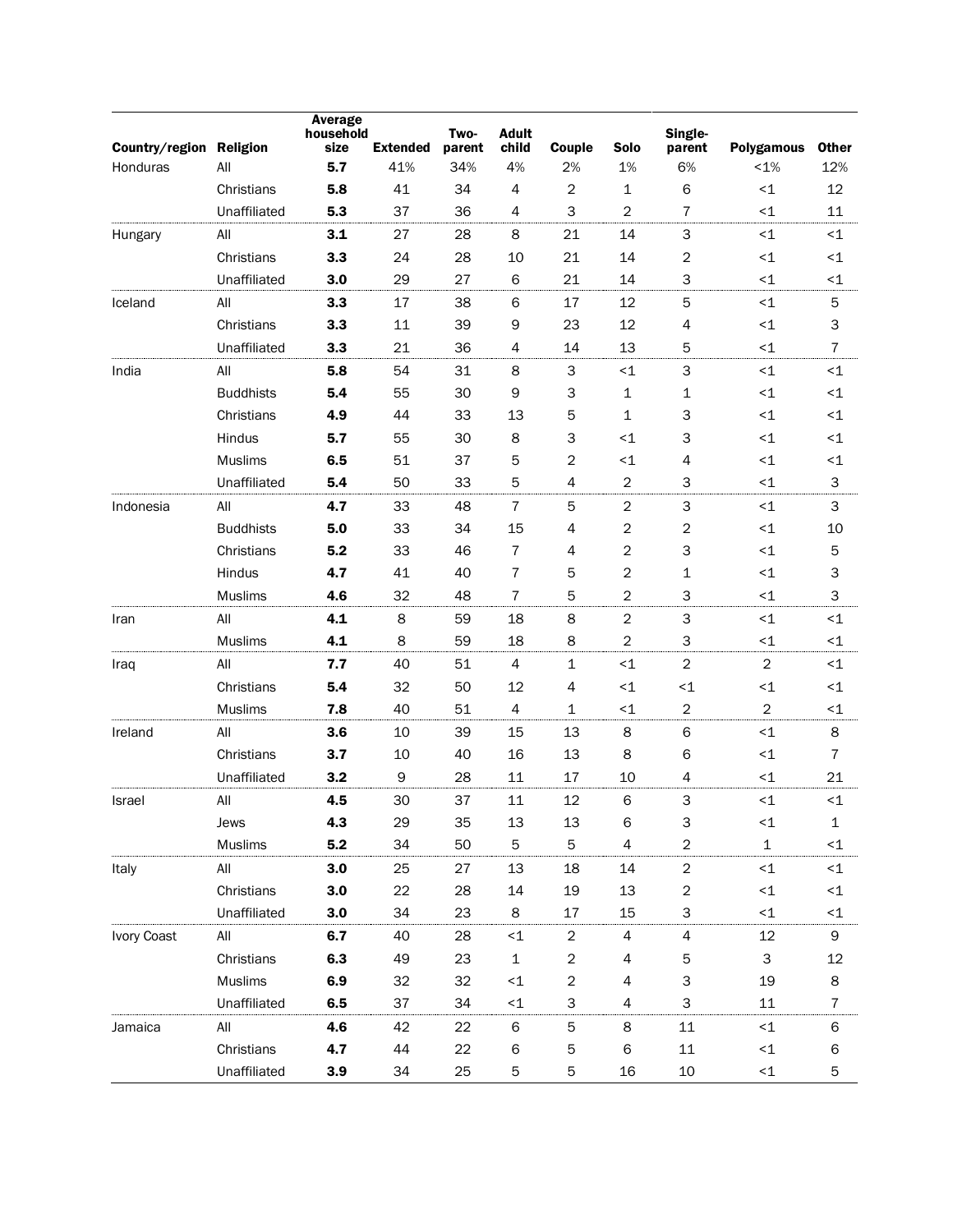| Country/region | <b>Religion</b>  | <b>Average</b><br>household<br>size | <b>Extended</b> | Two-<br>parent | <b>Adult</b><br>child | Couple           | <b>Solo</b>             | Single-<br>parent | <b>Polygamous</b> | <b>Other</b>            |
|----------------|------------------|-------------------------------------|-----------------|----------------|-----------------------|------------------|-------------------------|-------------------|-------------------|-------------------------|
| Japan          | All              | 3.1                                 | 27%             | 25%            | 12%                   | 19%              | 15%                     | 2%                | $< 1\%$           | $< 1\%$                 |
|                | <b>Buddhists</b> | 3.0                                 | 29              | 15             | 13                    | 24               | 17                      | 1                 | ${<}1$            | $\leq$ 1                |
|                | Unaffiliated     | 3.1                                 | 27              | 29             | 11                    | 17               | 15                      | 2                 | ${<}1$            | $\leq$ 1                |
| Jordan         | All              | 5.7                                 | 15              | 64             | 12                    | 3                | $<1$                    | $\mathsf 3$       | ${<}1$            | $\overline{2}$          |
|                | Muslims          | 5.7                                 | 15              | 64             | 12                    | З                | $<1$                    | 3                 | ${<}1$            | $\overline{c}$          |
| Kazakhstan     | All              | 4.6                                 | 38              | 36             | 11                    | $\overline{7}$   | 5                       | 3                 | ${<}1$            | ~1                      |
|                | Christians       | 3.3                                 | 28              | 27             | 17                    | 14               | 10                      | 4                 | ${<}1$            | $\leq$ 1                |
|                | Muslims          | 5.1                                 | 42              | 39             | 9                     | $\overline{4}$   | $\overline{c}$          | 3                 | ${<}1$            | $\leq$ 1                |
|                | Unaffiliated     | 3.6                                 | 27              | 33             | 16                    | 14               | $\overline{7}$          | 3                 | ${<}1$            | $\leq$ 1                |
| Kenya          | All              | 5.5                                 | 35              | 38             | $\boldsymbol{2}$      | $\overline{c}$   | 5                       | 12                | ${<}1$            | 6                       |
|                | Christians       | 5.4                                 | 34              | 38             | $\boldsymbol{2}$      | $\boldsymbol{2}$ | 5                       | 12                | ${<}1$            | 7                       |
|                | <b>Muslims</b>   | 6.6                                 | 37              | 42             | $\mathbf{1}$          | $\mathbf 2$      | 3                       | 11                | ${<}1$            | 4                       |
|                | Unaffiliated     | 6.0                                 | 36              | 33             | $\mathbf{1}$          | $\boldsymbol{2}$ | 8                       | 14                | ${<}1$            | 4                       |
| Kosovo         | All              | 6.8                                 | 58              | 27             | 10                    | $\boldsymbol{2}$ | $\leq$ 1                | $\mathbf 1$       | ${<}1$            | $\leq$ 1                |
|                | Christians       | 5.2                                 | 47              | 26             | 17                    | 6                | 3                       | 1                 | ${<}1$            | $\leq$ 1                |
|                | Muslims          | 6.9                                 | 59              | 27             | 9                     | $\overline{c}$   | $<1$                    | $\overline{c}$    | ${<}1$            | $\leq$ 1                |
| Kyrgyzstan     | All              | 5.4                                 | 51              | 34             | 5                     | $\overline{4}$   | $\overline{c}$          | $\mathsf 3$       | ${<}1$            | $\leq$ 1                |
|                | Christians       | 3.4                                 | 36              | 20             | 12                    | 19               | 11                      | 3                 | ${<}1$            | $\leq$ 1                |
|                | Muslims          | 5.6                                 | 52              | 36             | 5                     | $\overline{c}$   | $\mathbf{1}$            | 3                 | ${<}1$            | $\leq$ 1                |
| Laos           | All              | 5.6                                 | 50              | 39             | 5                     | $\overline{2}$   | $<1$                    | $\overline{2}$    | ${<}1$            | $<$ 1                   |
|                | <b>Buddhists</b> | 5.3                                 | 51              | 36             | 6                     | З                | $\leq$ 1                | $\overline{c}$    | ~1                | $\leq$ 1                |
|                | Christians       | 5.9                                 | 53              | 41             | $\mathbf{2}$          | $\overline{c}$   | $\leq$ 1                | 2                 | $\leq$ 1          | $<$ 1                   |
| Lesotho        | All              | 5.6                                 | 55              | 20             | 3                     | $\overline{c}$   | 3                       | 5                 | ${<}1$            | 11                      |
|                | Christians       | 5.6                                 | 56              | 20             | 3                     | $\overline{c}$   | 3                       | 5                 | ${<}1$            | 11                      |
|                | Unaffiliated     | 5.2                                 | 45              | 31             | $\mathbf 2$           | $\boldsymbol{2}$ | $\overline{7}$          | 6                 | ${<}1$            | $\overline{7}$          |
| Liberia        | All              | 6.8                                 | 58              | 24             | ${<}1$                | $\overline{2}$   | $\overline{2}$          | 5                 | $\overline{c}$    | $\overline{7}$          |
|                | Christians       | 6.8                                 | 59              | 23             | $\leq$ 1              | 2                | $\overline{c}$          | 4                 | $\mathbf 1$       | 7                       |
|                | <b>Muslims</b>   | 7.0                                 | 53              | 23             | $\leq$ 1              | 2                | $\overline{\mathbf{c}}$ | 5                 | 7                 | 8                       |
|                | Unaffiliated     | 6.4                                 | 52              | 34             | $\mathbf{1}$          | $\overline{2}$   | $\mathbf{1}$            | 3                 | 3                 | 4                       |
| Lithuania      | All              | 2.9                                 | 26              | 26             | 8                     | 18               | 17                      | $\overline{c}$    | ${ <}1 \,$        | $\overline{c}$          |
|                | Christians       | 2.9                                 | 24              | 27             | 9                     | 19               | $17\,$                  | $\overline{c}$    | ${ <}1 \,$        | $\overline{c}$          |
|                | Unaffiliated     | 2.9                                 | 39              | 18             | 5                     | 16               | 19                      | $\mathbf{1}$      | ${<}1$            | 1                       |
| Madagascar     | All              | 5.4                                 | 32              | 49             | $\overline{c}$        | 3                | $\overline{2}$          | 8                 | $<1\,$            | 5                       |
|                | Christians       | 5.5                                 | 32              | 48             | $\mathbf{2}$          | 3                | $\overline{c}$          | $\overline{7}$    | ${ <}1 \,$        | 6                       |
|                | Muslims          | 4.9                                 | 41              | 37             | $\overline{c}$        | $\overline{c}$   | 3                       | $\overline{7}$    | ${<}1$            | 8                       |
|                | Unaffiliated     | 5.3                                 | 29              | 52             | $\overline{a}$        | 3                | $\overline{\mathbf{c}}$ | 9                 | ${<}1$            | 3                       |
| Malawi         | All              | 5.5                                 | 36              | 47             | $\mathbf{1}$          | $\overline{c}$   | $\overline{c}$          | 9                 | ${<}1$            | 3                       |
|                | Christians       | 5.5                                 | 36              | 46             | $\mathbf{1}$          | $\boldsymbol{2}$ | $\overline{\mathbf{c}}$ | 9                 | ${ <}1 \,$        | 3                       |
|                | <b>Muslims</b>   | 5.9                                 | 40              | 45             | $\leq$ 1              | 1                | $\mathbf 1$             | 10                | ${<}1$            | $\mathbf{1}$            |
|                | Unaffiliated     | 5.5                                 | 22              | 67             | $\mathbf{1}$          | $\overline{c}$   | $\overline{c}$          | $\mathbf 5$       | ${<}1$            | $\overline{\mathbf{c}}$ |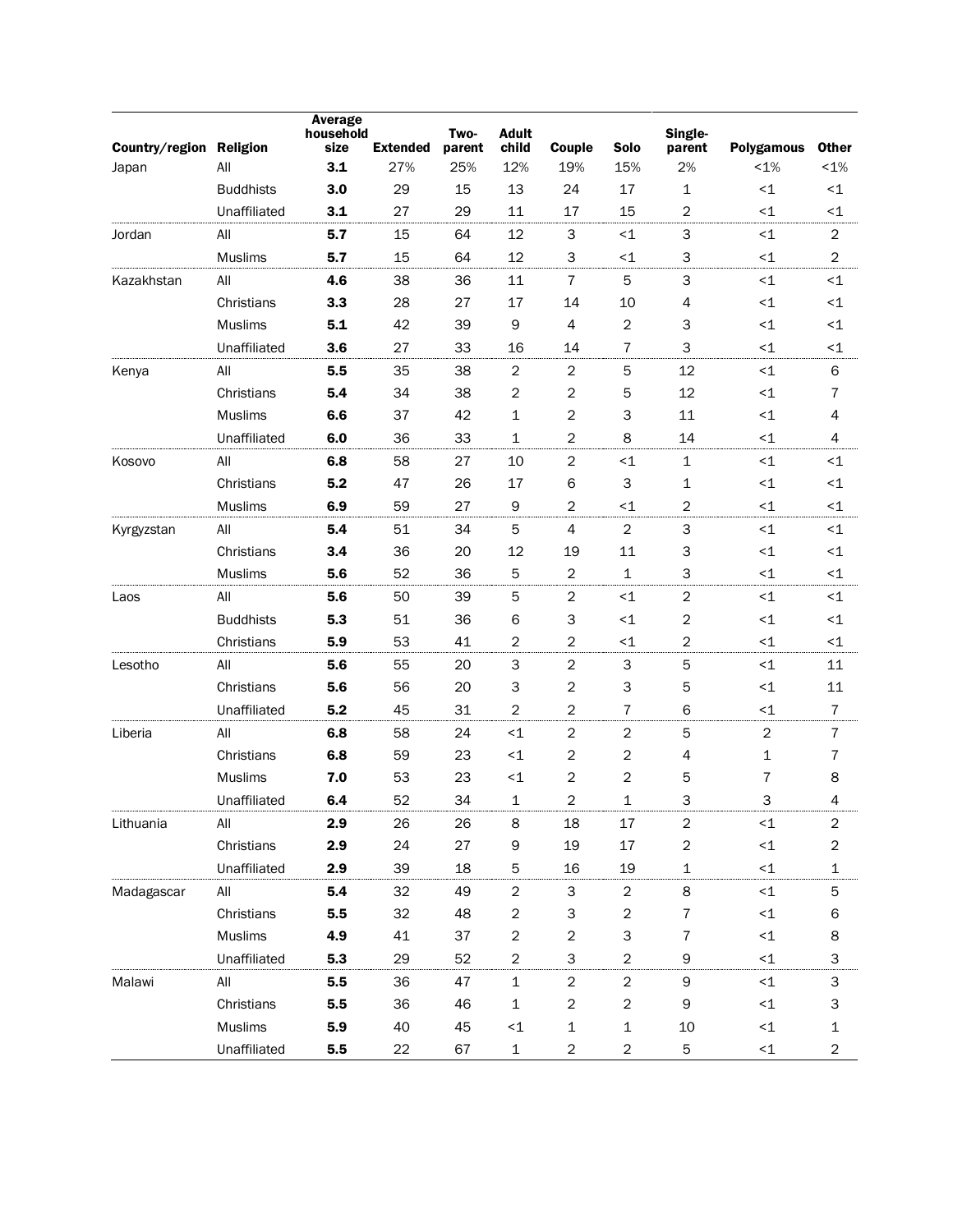| Country/region | <b>Religion</b>  | <b>Average</b><br>household<br>size | <b>Extended</b> | Two-<br>parent | <b>Adult</b><br>child | Couple                    | <b>Solo</b>                   | Single-<br>parent | <b>Polygamous</b> | <b>Other</b>   |
|----------------|------------------|-------------------------------------|-----------------|----------------|-----------------------|---------------------------|-------------------------------|-------------------|-------------------|----------------|
| Maldives       | All              | 7.3                                 | 64%             | 15%            | 3%                    | 2%                        | $< 1\%$                       | 4%                | $< 1\%$           | 10%            |
|                | Muslims          | 7.3                                 | 64              | 15             | 3                     | $\overline{c}$            | $<1$                          | $\overline{4}$    | ~1                | 10             |
| Mali           | All              | 12.6                                | 37              | 23             | $\leq$ 1              | ${<}1$                    | $<1$                          | 1                 | 34                | 3              |
|                | Christians       | 8.9                                 | 43              | 34             | $\leq$ 1              | ${<}1$                    | ~1                            | $\overline{c}$    | 14                | 5              |
|                | Muslims          | 12.8                                | 37              | 22             | $\leq$ 1              | ${<}1$                    | $<1$                          | $\mathbf 1$       | 35                | 3              |
| Mauritania     | All              | 7.4                                 | 43              | 37             | $\boldsymbol{2}$      | $\mathbf{1}$              | $<1$                          | 10                | 3                 | $\overline{c}$ |
|                | Muslims          | 7.4                                 | 43              | 37             | $\overline{c}$        | 1                         | $<1$                          | 10                | 3                 | $\overline{c}$ |
| Mexico         | All              | 4.9                                 | 32              | 42             | 9                     | 5                         | $\overline{c}$                | 5                 | ${<}1$            | 5              |
|                | <b>Buddhists</b> | 3.6                                 | 19              | 22             | 17                    | 10                        | 12                            | 3                 | ${<}1$            | 16             |
|                | Christians       | 4.9                                 | 33              | 42             | 9                     | 5                         | $\overline{c}$                | 5                 | ${<}1$            | 5              |
|                | Jews             | 4.5                                 | 17              | 35             | 9                     | 8                         | 4                             | 3                 | ${<}1$            | 25             |
|                | Unaffiliated     | 4.5                                 | 28              | 40             | 10                    | 6                         | 5                             | 6                 | ${<}1$            | 5              |
| Moldova        | All              | 3.3                                 | 23              | 28             | 13                    | 17                        | 10                            | 5                 | ${<}1$            | 4              |
|                | Christians       | 3.3                                 | 23              | 28             | 13                    | 17                        | 10                            | 5                 | ${<}1$            | 4              |
| Mongolia       | All              | 4.2                                 | 28              | 50             | 8                     | 6                         | 3                             | 5                 | ${<}1$            | $<$ 1          |
|                | <b>Buddhists</b> | 4.1                                 | 29              | 48             | 8                     | 7                         | 3                             | 5                 | ~1                | $\leq$ 1       |
|                | Christians       | 4.4                                 | 28              | 46             | 8                     | З                         | $\overline{4}$                | 10                | ${<}1$            | $\mathbf{1}$   |
|                | Muslims          | 5.1                                 | 41              | 48             | 5                     | 2                         | $<1$                          | 2                 | ${<}1$            | $\leq$ 1       |
|                | Unaffiliated     | 4.1                                 | 26              | 52             | 8                     | 6                         | 3                             | 4                 | ${<}1$            | <1             |
| Montenegro     | All              | 4.3                                 | 30              | 35             | 21                    | $\overline{7}$            | 5                             | $\overline{2}$    | ${<}1$            | $\leq 1$       |
|                | Christians       | 4.1                                 | 27              | 35             | 23                    | 8                         | 5                             | $\overline{2}$    | ${<}1$            | $\leq$ 1       |
|                | Muslims          | 5.4                                 | 42              | 34             | 15                    | 4                         | 2                             | $<1$              | ${<}\mathbf{1}$   | $\leq$ 1       |
| Mozambique     | All              | 5.8                                 | 41              | 38             | $<$ 1                 | $\ensuremath{\mathsf{3}}$ | $\overline{c}$                | $\mathsf 9$       | $\overline{2}$    | 3              |
|                | Christians       | 5.9                                 | 43              | 37             | $\leq$ 1              | 3                         | $\overline{c}$                | 9                 | $\overline{2}$    | 4              |
|                | <b>Muslims</b>   | 5.1                                 | 36              | 44             | $\leq$ 1              | 5                         | 3                             | 9                 | ${<}\mathbf{1}$   | $\overline{c}$ |
|                | Unaffiliated     | 5.8                                 | 37              | 40             | $\leq$ 1              | 3                         | $\overline{2}$                | 10                | 4                 | 3              |
| Namibia        | All              | 6.4                                 | 62              | 10             | 1                     | $\ensuremath{\mathsf{3}}$ | 4                             | 5                 | ~1                | 14             |
|                | Christians       | 6.4                                 | 63              | 10             | 1                     | З                         | 4                             | 5                 | ${<}\mathbf{1}$   | 14             |
|                | Unaffiliated     | 5.9                                 | 47              | 22             | 4                     | 4                         | 5                             | 5                 | $<$ 1             | 14             |
| Nepal          | All              | 5.6                                 | 58              | 23             | 3                     | 3                         | 1                             | 9                 | ${ <}1 \,$        | $\overline{c}$ |
|                | <b>Buddhists</b> | $5.0\,$                             | 53              | 25             | 4                     | 4                         | 3                             | 9                 | ${ <}1 \,$        | $\overline{c}$ |
|                | Christians       | 4.5                                 | 44              | 33             | 4                     | 5                         | $\overline{c}$                | 9                 | ${ <}1 \,$        | $\overline{c}$ |
|                | Hindus           | 5.6                                 | 58              | 22             | 4                     | 3                         | $\mathbf 1$                   | $\mathsf 9$       | ${ <}1 \,$        | $\overline{c}$ |
|                | <b>Muslims</b>   | 7.7                                 | 64              | 21             | 1                     | $\mathbf 1$               | ${<}1$                        | $11\,$            | ${<}1$            | $\mathbf 1$    |
| Netherlands    | All              | 2.9                                 | 16              | 28             | 6                     | 26                        | 17                            | $\mathbf 5$       | ${ <}1 \,$        | $\overline{c}$ |
|                | Christians       | 2.9                                 | 12              | 27             | 6                     | 29                        | 21                            | 4                 | ${ <}1 \,$        | $\leq$ 1       |
|                | Unaffiliated     | 2.9                                 | 17              | 29             | 6                     | 25                        | 16                            | 6                 | ${<}1$            | $\overline{2}$ |
| Niger          | All              | 7.7                                 | 21              | 42             | ${<}1$                | $\overline{c}$            | ${ < \mathrel{{\mathsf{1}}}}$ | 6                 | 29                | ${<}1$         |
|                | Muslims          | 7.7                                 | 21              | 42             | ${<}1$                | $\overline{\mathbf{c}}$   | ${ < \mathrel{{\mathsf{1}}}}$ | 6                 | 29                | ${<}1$         |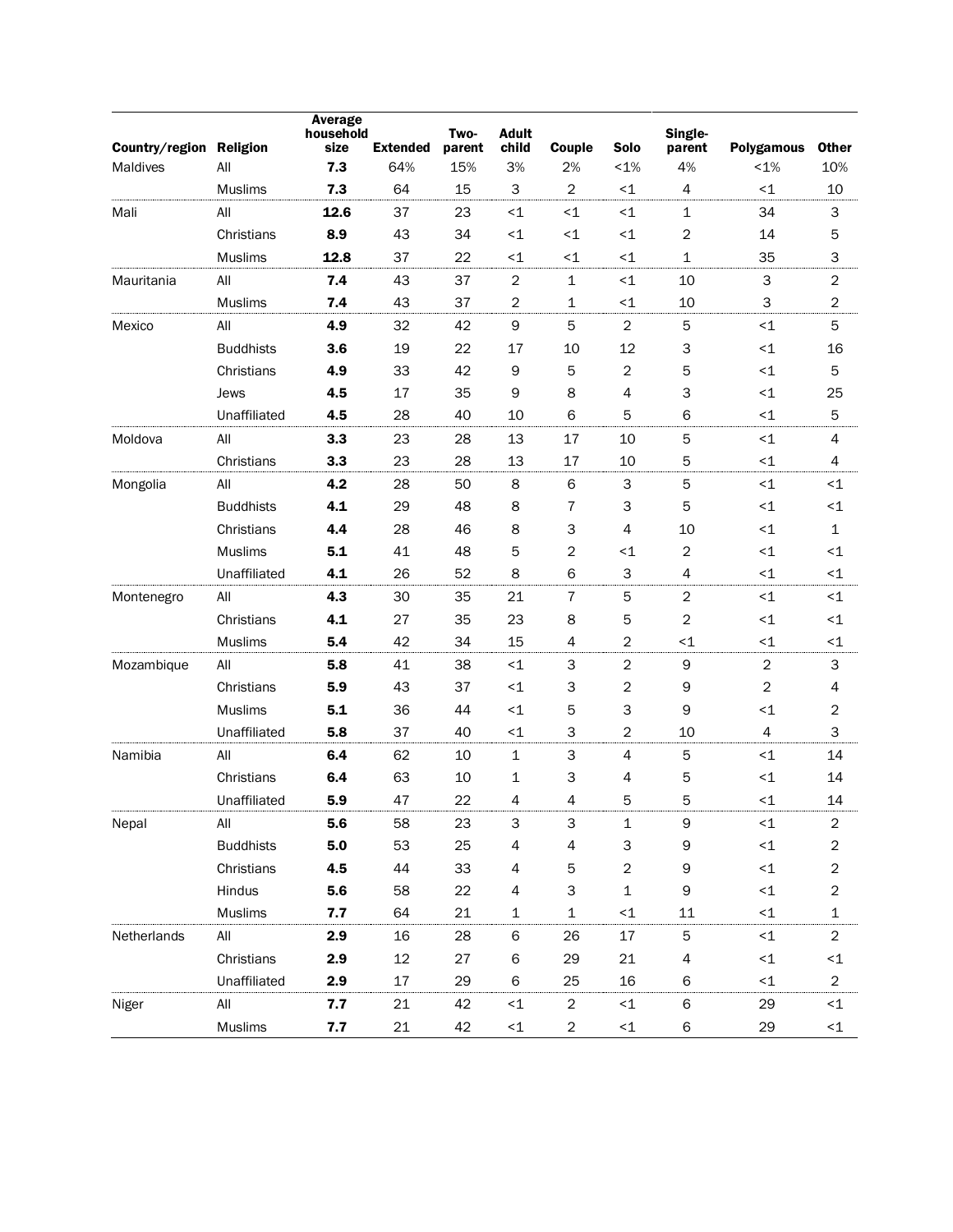| Country/region Religion<br>Nigeria | All              | <b>Average</b><br>household<br>size<br>7.7 | <b>Extended</b><br>19% | Two-<br>parent<br>42% | <b>Adult</b><br>child<br>2% | Couple<br>2%             | Solo<br>2%     | Single-<br>parent<br>3%  | <b>Polygamous</b><br>28% | <b>Other</b><br>1%        |
|------------------------------------|------------------|--------------------------------------------|------------------------|-----------------------|-----------------------------|--------------------------|----------------|--------------------------|--------------------------|---------------------------|
|                                    | Christians       | 5.9                                        | 29                     | 45                    | 4                           | $\mathbf 2$              | 4              | 6                        | 8                        | $\mathbf 2$               |
|                                    | <b>Muslims</b>   | 8.7                                        | 13                     | 41                    | $<$ 1                       | $\overline{c}$           | $\leq$ 1       | $\overline{2}$           | 40                       | $\leq$ 1                  |
| North Macedonia All                |                  | 4.6                                        | 43                     | 24                    | 20                          | 9                        | 3              | $\leq$ 1                 | ${<}1$                   | $\mathbf 1$               |
|                                    | Christians       | 4.0                                        | 35                     | 24                    | 24                          | 12                       | $\overline{4}$ | $\leq$ 1                 | $<$ 1                    | $\leq$ 1                  |
|                                    | <b>Muslims</b>   | 6.0                                        | 58                     | 25                    | 10                          | 3                        | $\leq$ 1       | $\leq$ 1                 | $\leq$ 1                 | 1                         |
| Norway                             | All              | 2.9                                        | 17                     | 32                    | 4                           | 22                       | 17             | 5                        | ${<}1$                   | $\overline{2}$            |
|                                    | Christians       | 3.0                                        | 13                     | 34                    | 5                           | 26                       | 17             | $\overline{4}$           | ${<}1$                   | $\overline{c}$            |
|                                    | Unaffiliated     | 2.8                                        | 19                     | 30                    | 4                           | 20                       | 19             | $\overline{7}$           | ${<}1$                   | $\mathbf 1$               |
| Pakistan                           | All              | 8.5                                        | 58                     | 32                    | 3                           | ${<}1$                   | $<1$           | $\overline{4}$           | $\mathbf{1}$             | $\leq$ 1                  |
|                                    | <b>Muslims</b>   | 8.5                                        | 58                     | 32                    | 3                           | ${<}\mathbf{1}$          | $\leq$ 1       | 4                        | $\mathbf 1$              | $\leq$ 1                  |
| Palestinian                        | All              | 6.8                                        | 16                     | 71                    | 7                           | 3                        | $\leq$ 1       | $\sqrt{2}$               | $<$ 1                    | $\leq$ 1                  |
| territories                        | Muslims          | 6.8                                        | 16                     | 71                    | 7                           | 3                        | $\leq$ 1       | $\overline{2}$           | ${<}1$                   | $\leq$ 1                  |
| Panama                             | All              | 4.8                                        | 37                     | 35                    | 8                           | 6                        | $\overline{4}$ | 6                        | ${<}1$                   | $\overline{4}$            |
|                                    | Christians       | 4.6                                        | 36                     | 35                    | 9                           | 6                        | 4              | 6                        | ${<}1$                   | 5                         |
|                                    | Unaffiliated     | 6.3                                        | 42                     | 39                    | 4                           | 4                        | 3              | $\overline{4}$           | $\mathbf{1}$             | 3                         |
| Papua New                          | All              | 7.1                                        | 44                     | 35                    | 3                           | 3                        | $\leq$ 1       | 4                        | ${<}1$                   | 11                        |
| Guinea                             | Christians       | 7.1                                        | 44                     | 35                    | 3                           | 3                        | $\leq$ 1       | 4                        | ${<}1$                   | 11                        |
| Paraguay                           | All              | 4.9                                        | 39                     | 38                    | 7                           | 4                        | $\mathsf 3$    | 5                        | $<$ 1                    | $\overline{4}$            |
|                                    | Christians       | 4.9                                        | 39                     | 38                    | 7                           | 4                        | 3              | 5                        | ${<}1$                   | 4                         |
|                                    | Unaffiliated     | 4.6                                        | 36                     | 40                    | 9                           | $\overline{c}$           | 6              | $\overline{4}$           | $\leq 1$                 | 4                         |
| Peru                               | All              | 4.9                                        | 37                     | 38                    | 8                           | $\overline{\mathcal{L}}$ | 3              | 5                        | ${<}1$                   | $\overline{4}$            |
|                                    | Christians       | 4.9                                        | 37                     | 38                    | 8                           | 4                        | 3              | 5                        | $\leq$ 1                 | 4                         |
| Philippines                        | All              | 5.6                                        | 31                     | 50                    | 6                           | 3                        | $1\,$          | 3                        | $<$ 1                    | 5                         |
|                                    | <b>Buddhists</b> | 4.9                                        | 25                     | 28                    | 11                          | 5                        | 5              | 3                        | ${<}1$                   | 22                        |
|                                    | Christians       | 5.6                                        | 32                     | 49                    | 7                           | 3                        | 1              | 3                        | ${<}1$                   | 5                         |
|                                    | Hindus           | 5.6                                        | 36                     | 44                    | 7                           | 3                        | 1              | 4                        | $\leq$ 1                 | 5                         |
|                                    | <b>Muslims</b>   | 6.4                                        | 26                     | 63                    | 4                           | $\mathbf{2}$             | $\leq$ 1       | 3                        | $<$ 1                    | 2                         |
|                                    | Unaffiliated     | 5.5                                        | 16                     | 65                    | 4                           | 5                        | 3              | 4                        | ${<}1$                   | 3                         |
| Poland                             | All              | 3.7                                        | 34                     | 29                    | 9                           | 14                       | 9              | 2                        | ${<}1$                   | 3                         |
|                                    | Christians       | 3.7                                        | 33                     | 30                    | 9                           | 14                       | 8              | $\boldsymbol{2}$         | ${<}1$                   | З                         |
|                                    | Unaffiliated     | 3.3                                        | 44                     | 21                    | 6                           | 14                       | 10             | 3                        | ${<}1$                   | 2                         |
| Portugal                           | All              | 3.2                                        | 16                     | 33                    | 19                          | 18                       | 8              | $\overline{\mathcal{A}}$ | $\leq$ 1                 | $\ensuremath{\mathsf{3}}$ |
|                                    | Christians       | 3.3                                        | 16                     | 32                    | 19                          | 19                       | 8              | 3                        | ${<}1$                   | 3                         |
|                                    | <b>Muslims</b>   | 4.4                                        | 27                     | 30                    | 9                           | 5                        | 5              | 4                        | ${<}1$                   | 19                        |
|                                    | Unaffiliated     | 3.1                                        | 11                     | 34                    | 19                          | 16                       | 9              | 5                        | $\leq$ 1                 | 4                         |
| Puerto Rico                        | All              | 3.5                                        | 21                     | 27                    | 17                          | 13                       | 8              | 10                       | ${<}1$                   | 4                         |
|                                    | Christians       | 3.5                                        | 21                     | 27                    | $17\,$                      | 13                       | 8              | $10\,$                   | ${<}1$                   | 4                         |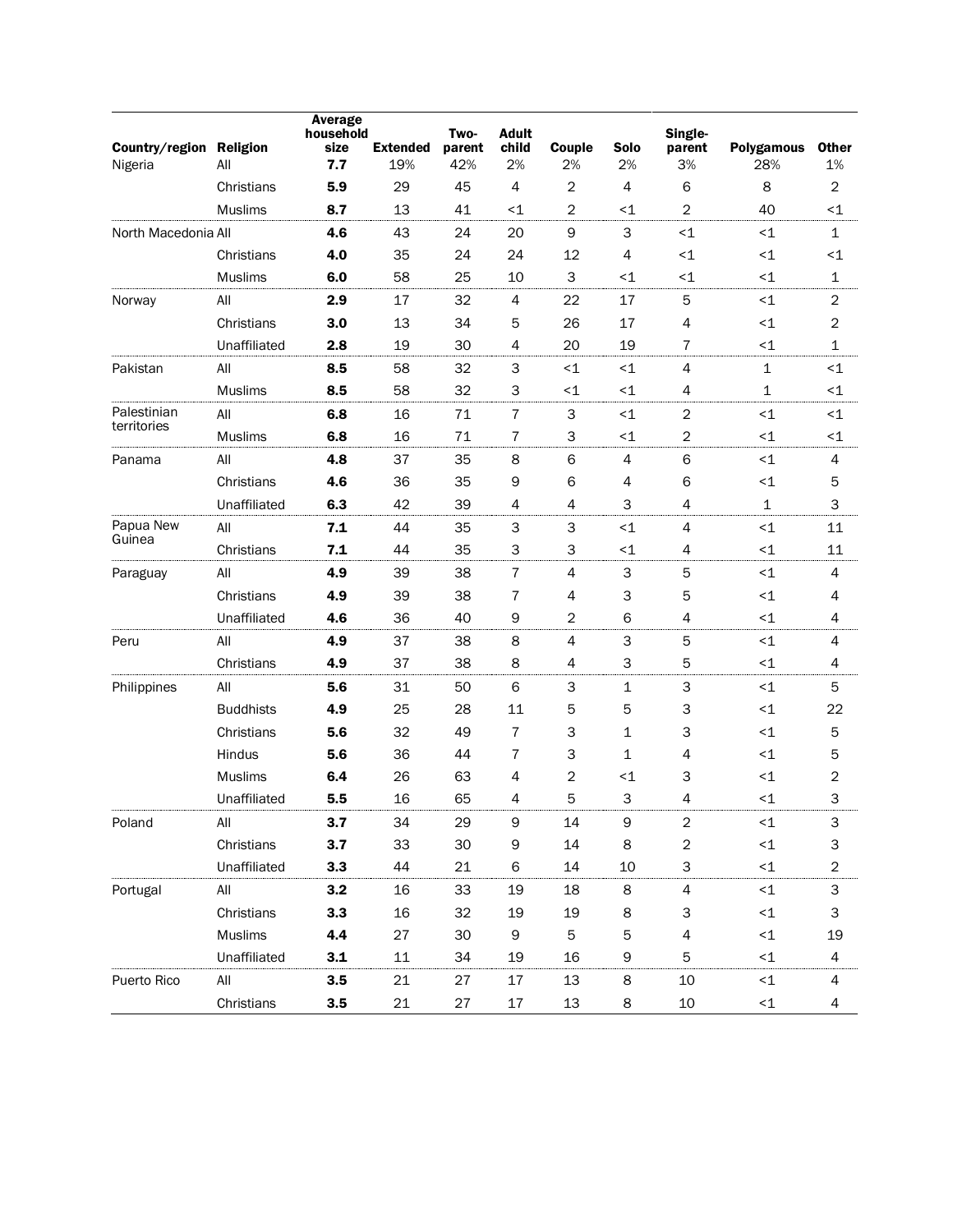| Country/region Religion |                | <b>Average</b><br>household<br>size | <b>Extended</b> | Two-<br>parent | <b>Adult</b><br>child   | Couple         | <b>Solo</b>    | Single-<br>parent | Polygamous Other |                         |
|-------------------------|----------------|-------------------------------------|-----------------|----------------|-------------------------|----------------|----------------|-------------------|------------------|-------------------------|
| Republic of the         | All            | 5.7                                 | 44%             | 40%            | 2%                      | 3%             | 3%             | 6%                | 2%               | 2%                      |
| Congo                   | Christians     | 5.6                                 | 45              | 38             | 2                       | 3              | 3              | 6                 | 1                | 1                       |
|                         | <b>Muslims</b> | 5.0                                 | 38              | 37             | 2                       | 3              | 9              | $\overline{2}$    | 3                | 6                       |
|                         | Unaffiliated   | 5.7                                 | 36              | 47             | $<$ 1                   | 2              | 4              | 3                 | 4                | 2                       |
| Romania                 | All            | 3.6                                 | 28              | 24             | 16                      | 14             | 10             | 3                 | $\leq 1$         | 5                       |
|                         | Christians     | 3.6                                 | 29              | 24             | 17                      | 15             | 8              | 2                 | $\leq 1$         | 5                       |
|                         | Jews           | 2.4                                 | 9               | 9              | 16                      | 28             | 27             | 2                 | ${<}1$           | 10                      |
|                         | <b>Muslims</b> | 4.7                                 | 32              | 28             | 14                      | 9              | 5              | $\overline{2}$    | ${<}1$           | 11                      |
|                         | Unaffiliated   | 3.5                                 | 20              | 27             | 17                      | 15             | 13             | $\overline{2}$    | $\leq$ 1         | 6                       |
| Russia                  | All            | 3.2                                 | 37              | 23             | 9                       | 13             | 10             | $\overline{7}$    | $\leq 1$         | $\overline{2}$          |
|                         | Christians     | 3.1                                 | 35              | 19             | 12                      | 14             | 11             | 7                 | $\leq 1$         | 3                       |
|                         | <b>Muslims</b> | 3.6                                 | 44              | 29             | 6                       | 11             | 5              | 6                 | $<$ 1            | $<$ 1                   |
|                         | Unaffiliated   | 3.2                                 | 37              | 25             | 8                       | 12             | 9              | $\overline{7}$    | ${<}1$           | 1                       |
| Rwanda                  | All            | 5.4                                 | 18              | 49             | 3                       | $\overline{2}$ | $\overline{2}$ | 11                | $\leq 1$         | 15                      |
|                         | Christians     | 5.4                                 | 18              | 50             | З                       | 2              | 2              | 11                | $\leq 1$         | 15                      |
|                         | <b>Muslims</b> | 5.6                                 | 18              | 39             | $\overline{\mathbf{c}}$ | $\overline{c}$ | 3              | 10                | $<$ 1            | 26                      |
|                         | Unaffiliated   | 4.8                                 | 16              | 42             | 3                       | 3              | 6              | 13                | <1               | 16                      |
| Sao Tome and            | All            | 5.0                                 | 33              | 41             | $\overline{c}$          | 3              | $\overline{4}$ | 15                | ${<}1$           | $\overline{2}$          |
| Principe                | Christians     | 5.0                                 | 36              | 39             | 2                       | 3              | 4              | 14                | $<$ 1            | $\overline{2}$          |
|                         | Unaffiliated   | 4.8                                 | 23              | 51             | $\overline{c}$          | 3              | 4              | 15                | $\leq 1$         | $\leq$ 1                |
| Senegal                 | All            | 13.5                                | 55              | 10             | $\leq$ 1                | $\leq$ 1       | $<$ 1          | $\boldsymbol{2}$  | 23               | 9                       |
|                         | Christians     | 9.4                                 | 66              | 11             | 4                       | $\mathbf{1}$   | $\overline{2}$ | 3                 | $\overline{7}$   | 6                       |
|                         | <b>Muslims</b> | 13.6                                | 55              | 10             | $\leq$ 1                | ${<}1$         | $<$ 1          | $\overline{c}$    | 23               | $\mathsf 9$             |
| Serbia                  | All            | 4.0                                 | 40              | 22             | 19                      | 11             | 6              | $\mathbf{1}$      | $<$ 1            | $<1$                    |
|                         | Christians     | 4.0                                 | 40              | 22             | 20                      | 11             | 6              | 1                 | $<$ 1            | $\leq$ 1                |
|                         | <b>Muslims</b> | 5.2                                 | 41              | 35             | 12                      | 5              | 3              | $\overline{c}$    | $\leq$ 1         | $\overline{\mathbf{c}}$ |
| Sierra Leone            | All            | 6.3                                 | 53              | 25             | $<1$                    | 1              | $\overline{2}$ | 6                 | 6                | $\overline{7}$          |
|                         | Christians     | 6.2                                 | 54              | 24             | 1                       | 2              | 2              | 7                 | 3                | 8                       |
|                         | <b>Muslims</b> | 6.4                                 | 52              | 25             | $<$ 1                   | 1              | $\overline{2}$ | 6                 | 6                | 7                       |
| Slovakia                | All            | 3.6                                 | 37              | 26             | 13                      | 13             | 8              | 2                 | $\leq$ 1         | $\leq$ 1                |
|                         | Christians     | 3.6                                 | 37              | 26             | 14                      | 13             | 8              | $\mathbf 1$       | ${<}1$           | ${<}1$                  |
|                         | Unaffiliated   | 3.4                                 | 38              | 27             | 11                      | 13             | 8              | 4                 | $\leq$ 1         | $\leq$ 1                |
| Slovenia                | All            | 3.2                                 | 28              | 27             | 14                      | 17             | 12             | $\overline{2}$    | $\leq$ 1         | $\mathbf 2$             |
|                         | Christians     | 3.3                                 | 29              | 25             | $14\,$                  | 15             | 11             | $\boldsymbol{2}$  | $<$ 1            | $\boldsymbol{2}$        |
|                         | Unaffiliated   | 3.1                                 | 25              | 28             | 13                      | 19             | 13             | $\leq$ 1          | $\leq$ 1         | 2                       |
| Somalia <sup>1</sup>    | All            | 7.5                                 | 37              | 45             | $\overline{c}$          | $\leq$ 1       | ${<}1$         | 10                | ${<}1$           | 5                       |
|                         | Muslims        | 7.5                                 | 37              | 45             | $\overline{c}$          | ${ <}1 \,$     | ${ <}1$        | 10                | ${<}1$           | 5                       |

l

<sup>1</sup> Due to conflict, source surveys were only conducted in two regions representing 45% of Somalia's population.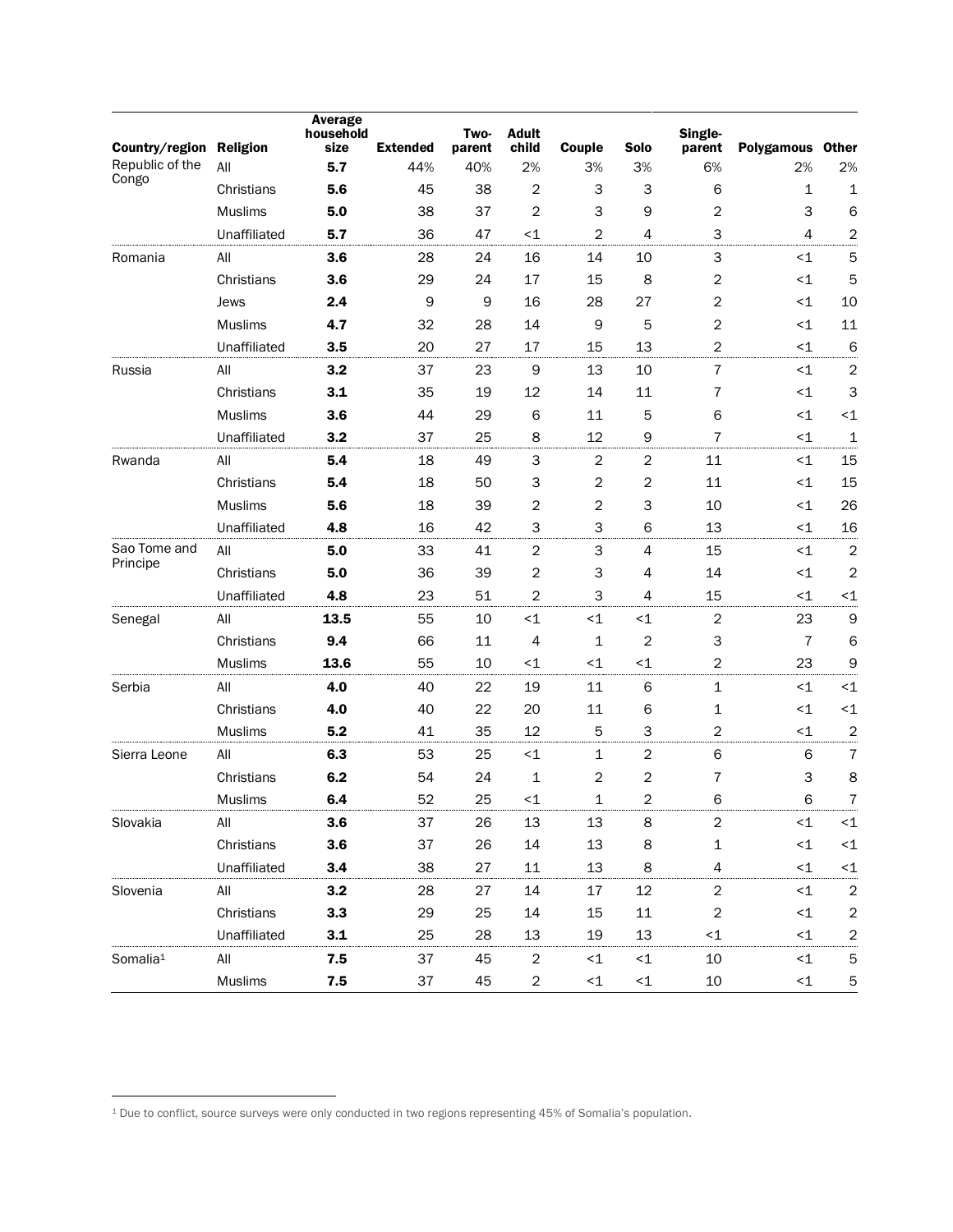| Country/region | <b>Religion</b>  | Average<br>household<br>size | <b>Extended</b> | Two-<br>parent | <b>Adult</b><br>child | Couple           | Solo           | Single-<br>parent | <b>Polygamous</b> | <b>Other</b>            |
|----------------|------------------|------------------------------|-----------------|----------------|-----------------------|------------------|----------------|-------------------|-------------------|-------------------------|
| South Africa   | All              | 5.2                          | 53%             | 19%            | 5%                    | 5%               | 6%             | 7%                | $< 1\%$           | 3%                      |
|                | Christians       | 5.2                          | 54              | 19             | 5                     | 6                | 6              | $\overline{7}$    | ${<}1$            | 3                       |
|                | Hindus           | 3.9                          | 32              | 31             | 22                    | 10               | 3              | $\leq$ 1          | ${<}1$            | $\leq$ 1                |
|                | Muslims          | 5.1                          | 40              | 37             | 8                     | 5                | 4              | $\mathbf 1$       | ${<}1$            | 5                       |
|                | Unaffiliated     | 4.4                          | 47              | 16             | 6                     | 7                | 14             | 6                 | ${<}1$            | 4                       |
| South Korea    | All              | 2.9                          | 11              | 34             | 18                    | 15               | 21             | $\mathbf{1}$      | ${<}1$            | $<$ 1                   |
|                | <b>Buddhists</b> | 3.1                          | 14              | 28             | 25                    | 17               | 14             | 1                 | ${<}1$            | $\leq$ 1                |
|                | Christians       | 2.9                          | 9               | 35             | 18                    | 16               | 21             | $\mathbf 1$       | ${ <}1 \,$        | $\leq$ 1                |
|                | Unaffiliated     | 2.8                          | 10              | 37             | 14                    | 13               | 24             | 1                 | ${<}1$            | $\leq$ 1                |
| Spain          | All              | 3.2                          | 26              | 29             | 12                    | 17               | 10             | 3                 | ${<}1$            | 3                       |
|                | Christians       | 3.1                          | 24              | 27             | 15                    | 18               | 11             | 3                 | ~1                | $\overline{c}$          |
|                | Unaffiliated     | 3.1                          | 31              | 31             | 6                     | 16               | 10             | 3                 | ${<}1$            | 3                       |
| St. Lucia      | All              | 4.1                          | 33              | 25             | 11                    | 8                | 9              | $\mathsf 9$       | ~1                | 4                       |
|                | Christians       | 4.1                          | 35              | 25             | 12                    | 8                | 9              | 9                 | ${<}1$            | 3                       |
| Suriname       | All              | 5.1                          | 40              | 33             | 9                     | 5                | 3              | $\overline{7}$    | ${<}1$            | $\boldsymbol{2}$        |
|                | Christians       | 5.4                          | 44              | 29             | 7                     | 5                | 4              | 9                 | ${<}1$            | $\overline{c}$          |
|                | Hindus           | 4.6                          | 36              | 38             | 15                    | 5                | $\overline{c}$ | $\overline{2}$    | ${<}1$            | $\leq$ 1                |
|                | Muslims          | 4.6                          | 39              | 35             | 13                    | 7                | $\overline{c}$ | $\overline{2}$    | ~1                | $\overline{c}$          |
|                | Unaffiliated     | 5.6                          | 34              | 39             | 4                     | 4                | 4              | 13                | ~1                | 3                       |
| Swaziland      | All              | 6.1                          | 58              | 15             | $\boldsymbol{2}$      | $\boldsymbol{2}$ | $\sqrt{5}$     | $\mathsf 9$       | $<$ 1             | 8                       |
|                | Christians       | 6.1                          | 58              | 15             | $\overline{c}$        | $\mathbf 2$      | 5              | 10                | $\leq$ 1          | 8                       |
|                | Unaffiliated     | 6.5                          | 56              | 23             | ${<}1$                | 3                | 5              | 5                 | ${<}1$            | 7                       |
| Sweden         | All              | 2.7                          | 12              | 27             | 4                     | 28               | 20             | $\overline{7}$    | ${<}1$            | 1                       |
|                | Christians       | 2.6                          | 8               | 23             | 6                     | 35               | 21             | 5                 | ${<}1$            | $\overline{c}$          |
|                | Unaffiliated     | 2.7                          | 14              | 28             | 3                     | 26               | 21             | $\overline{7}$    | ${<}1$            | $\leq$ 1                |
| Switzerland    | All              | 2.9                          | 15              | 28             | 8                     | 25               | 17             | $\overline{4}$    | ${<}1$            | $\overline{c}$          |
|                | Christians       | 2.9                          | 13              | 30             | 9                     | 28               | 17             | 3                 | ${<}1$            | $\overline{c}$          |
|                | Unaffiliated     | 2.8                          | 18              | 23             | 6                     | 23               | 18             | 7                 | ${<}1$            | 4                       |
| Taiwan         | All              | 4.0                          | 49              | 17             | 15                    | 9                | $\overline{7}$ | 2                 | ${<}1$            | $<$ 1                   |
|                | <b>Buddhists</b> | 3.9                          | 45              | 17             | 17                    | 14               | 6              | 1                 | ${ <}1 \,$        | ${<}1$                  |
|                | Unaffiliated     | 3.7                          | 51              | 18             | 12                    | 8                | 9              | $\overline{c}$    | ${<}1$            | ${<}1$                  |
| Tajikistan     | All              | 7.5                          | 67              | 26             | 3                     | $\leq$ 1         | ${<}1$         | $\boldsymbol{2}$  | ${ <}1 \,$        | $\leq$ 1                |
|                | <b>Muslims</b>   | 7.5                          | 67              | 26             | 3                     | $\leq$ 1         | ${<}\,1$       | $\overline{c}$    | ${<}1$            | $\leq$ 1                |
| Thailand       | All              | 4.1                          | 51              | 20             | $11\,$                | 10               | 4              | $\overline{c}$    | ${<}1$            | $\overline{c}$          |
|                | <b>Buddhists</b> | 4.1                          | 52              | 19             | 11                    | $10$             | 4              | $\overline{c}$    | ${<}1$            | $\overline{c}$          |
|                | Christians       | 3.9                          | 35              | 31             | 14                    | 12               | 2              | 2                 | ${ <}1 \,$        | 3                       |
|                | <b>Muslims</b>   | 4.8                          | 43              | 36             | 9                     | 4                | $\overline{2}$ | 3                 | ${<}1$            | $\overline{\mathbf{c}}$ |
| Timor-Leste    | All              | 6.7                          | 43              | 45             | 3                     | 2                | $\mathbf 1$    | 5                 | $\leq$ 1          | $\mathbf 1$             |
|                | Christians       | 6.7                          | 43              | 45             | 3                     | 2                | $\mathbf 1$    | 5                 | ${ <}1 \,$        | $\mathbf 1$             |